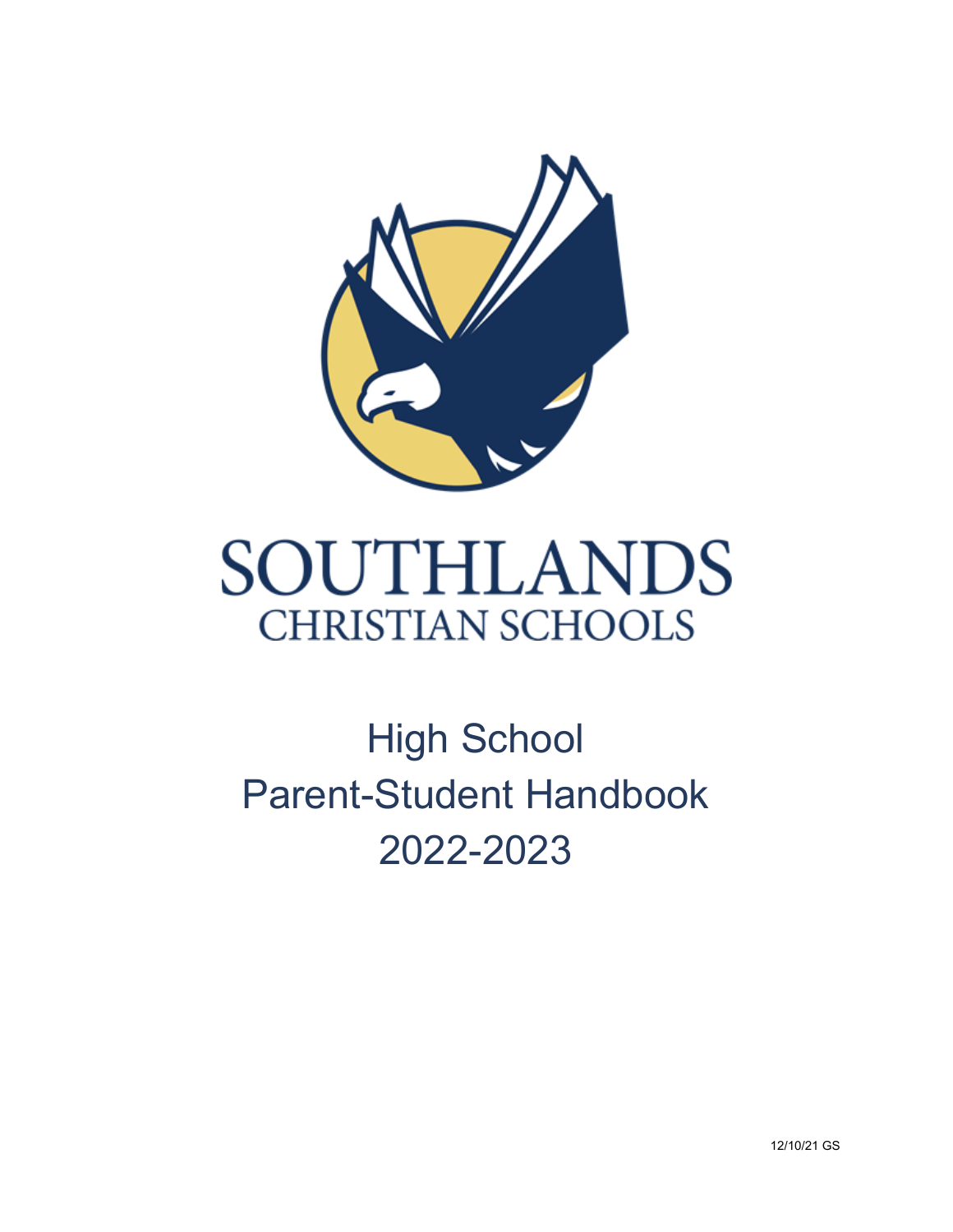

Dear Parents, Guardians and Students:

Welcome to Southlands Christian Schools (SCS). We are pleased that you have chosen to become a part of the SCS family and are looking forward to partnering with you to further your child's education. We are committed to helping our students grow in excellence in all areas of their lives: academically, spiritually, morally, athletically, artistically, and relationally.

This handbook contains important information about our school including rules, policies, and procedures that have been established to ensure a safe and effective environment for learning and growth. Please read this booklet thoroughly as all parents and students will be asked to sign a statement that they have read the information contained in this booklet and that they understand and agree to support the school's policies, and to work with the administration to assure a cooperative and supportive environment.

Thank you for entrusting your child's education to the staff of SCS.

In Christ's Service, SOUTHLANDS CHRISTIAN SCHOOLS *Administration, Faculty, and Staff*

## **MISSION STATEMENT**

*Educating students in excellence and integrity to lead and impact society by fulfilling their destiny for the glory of God.*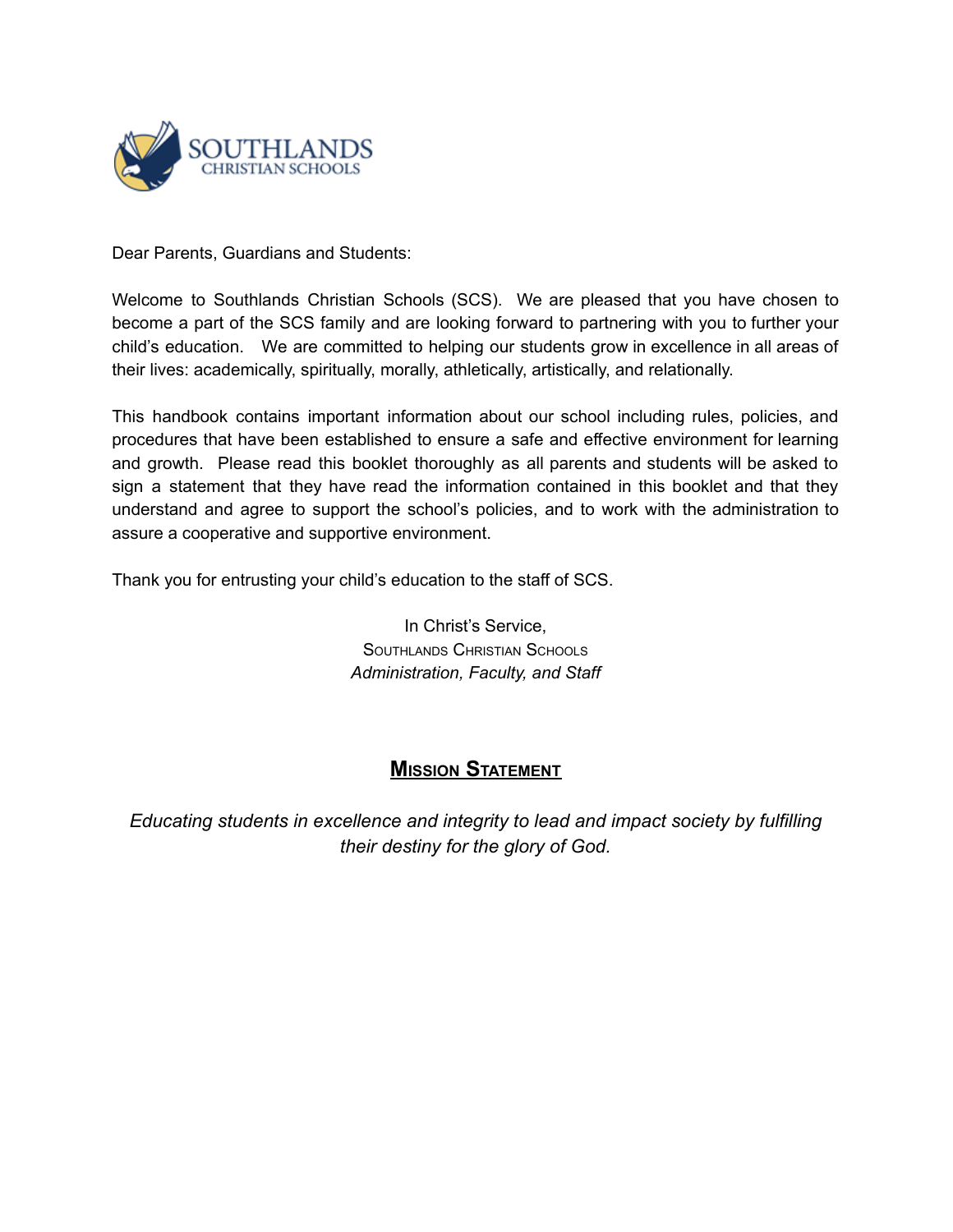# **Expected School-Wide Learning Results (ESLRs)**

It is the commitment of Southlands Christian Schools to cultivate a Biblical worldview in each student that is manifested through these Expected Schoolwide Learning Results.

## **Critical Thinking**

Creates solutions to complex problems Obtains relevant information to come to well-reasoned solutions Analyzes problems and creates relevant conclusions Articulates a belief and engages in reasonable discussion

## **Character**

Embodies Biblical truth and morality Demonstrates empathy for others Understands the responsibilities of God-given talents Demonstrates perseverance and resilience

## **Citizenship**

Formulates ethical decisions in the real and digital world Models servant leadership Edifies others

## **Collaboration**

Listens in order to understand and respond appropriately Strives to understand another point of view Seeks input from other participants Contributes equitably to the completion of a shared goal

## **Creativity**

Produces original products using the resources God has given Demonstrates knowledge and values through various mediums Expresses oneself in authentic and innovative ways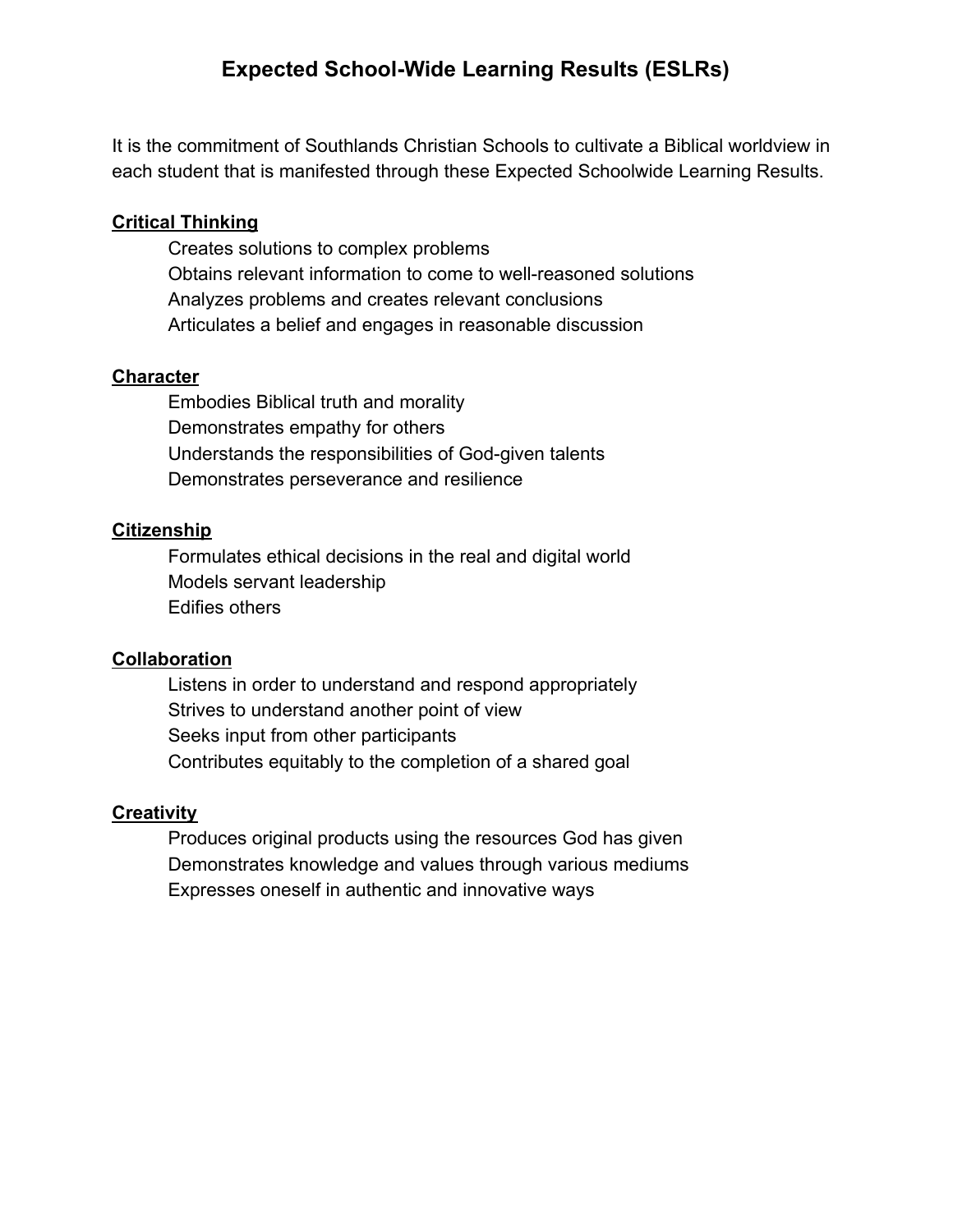## **STATEMENT OF FAITH**

#### **1. God The King and The Holy Trinity**

We believe that God is the Eternal King. He is an infinite, unchangeable Spirit, perfect in holiness, wisdom, goodness, justice, power and love. From all eternity He exists as the One Living and True God in three persons of one substance, the Father, the Son, and the Holy Spirit, equal in power and glory.

#### **2. God The King: The Creator And Ruler Of All Things**

We believe that God's kingdom is everlasting. From His throne, through His Son, His eternal Word, God created, upholds and governs all that exists: the heavenly places, the angelic hosts, the universe, the earth, every living thing and mankind. God created all things very good.

## **3. Counterfeit Kingdom: Satan And Demonic Hosts**

We believe that Satan, originally a great, good angel, rebelled against God, taking a host of angels with him. He was cast out of God's presence and, as a usurper of God's rule, established a counter-kingdom of darkness and evil on the earth.

## **4. The Kingdom In The Creation Of Man, The Fall And The Doctrine Of Original Sin**

We believe that God created mankind in His own image, male and female, for relationship with Himself and to govern the earth. Under the temptation of Satan, our original parents fell from grace, bringing sin, sickness and God's judgment of death to the earth. Through the fall, Satan and his demonic hosts gained access to God's good creation. Creation now experiences the consequences and effects of Adam's original sin. Human beings are born in sin, subject to God's judgment of death and captive to Satan's kingdom of darkness.

We believe that God wonderfully foreordained and immutably created each person as either male or female in conformity with their biological sex. These two distinct yet complementary genders together reflect the image of God. It is not divinely intended prerogative of people to redefine His creation of humankind as being other than male and female.

We believe that God instituted marriage for the well-being of humanity and procreation. Marriage is an institution of God described singularly as the lifelong and exclusive union of one man and one woman in a faithful relationship that the Scriptures call "one flesh". Marriage is the only proper setting for sexual intimacy.

#### **5. God's Providence, Kingdom Law And Covenants**

We believe that God did not abandon His rule over the earth, which He continues to uphold by His providence. In order to bring redemption, God established covenants which revealed His grace to sinful people. In the covenant with Abraham, God bound Himself to His people Israel, promising to deliver them from bondage to sin and Satan and to bless all the nations through them. We believe that, as King, God later redeemed His people by His mighty acts from bondage in Egypt and established His covenant through Moses, revealing His perfect will and our obligation to fulfill it. The law's purpose is to order our fallen race and to make us conscious of our moral responsibility. By the work of God's Spirit, it convicts us of our sin and God's righteous judgment against us and brings us to Christ alone for salvation. We believe that when Israel rejected God's rule over her as King, God established the monarchy in Israel and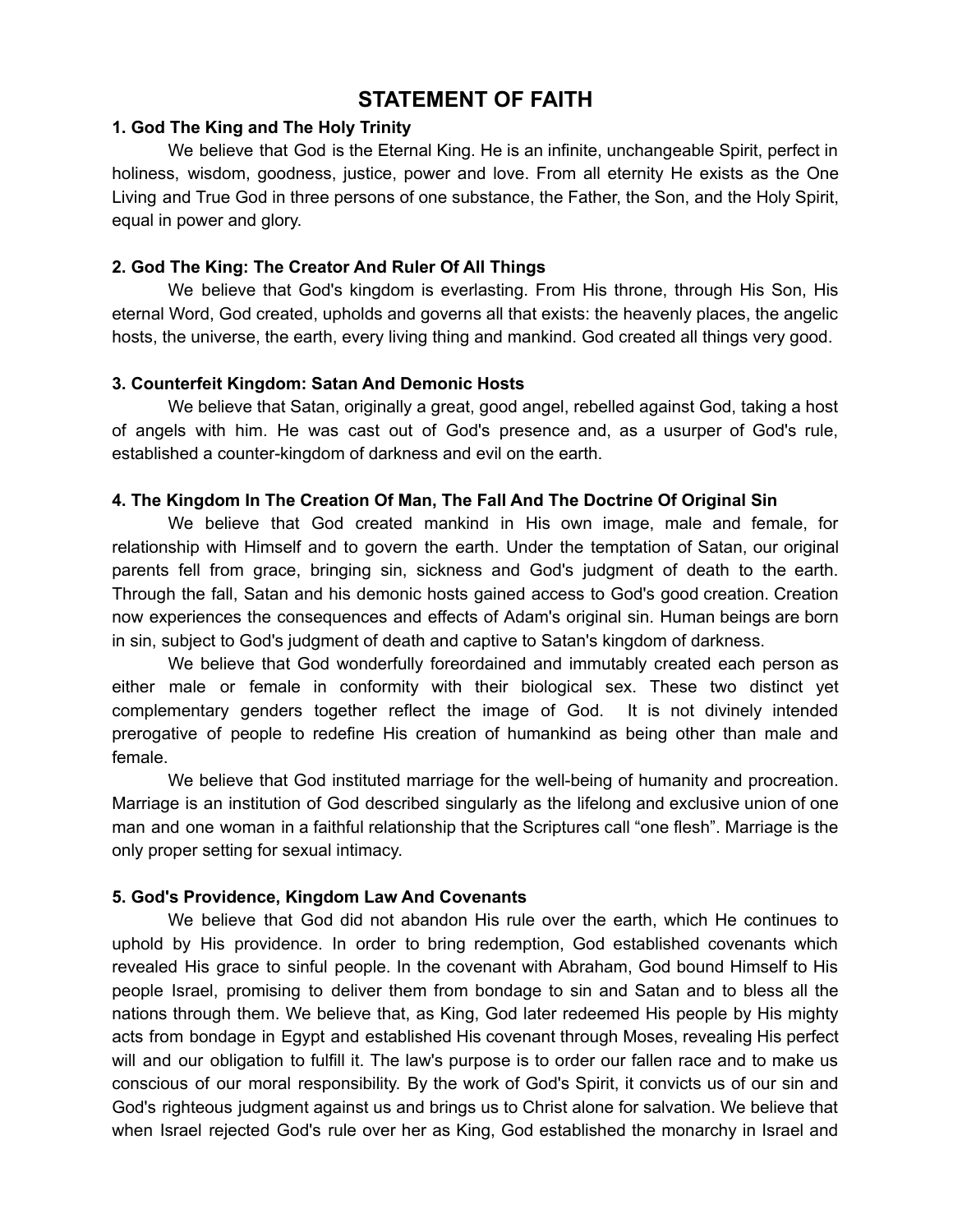made an unconditional covenant with David, promising that his heir would restore God's kingdom reign over His people as Messiah forever.

#### **6. Christ the Mediator and Eternal King**

We believe that in the fullness of time, God honored His covenants with Israel and His prophetic promises of salvation by sending His Son, Jesus, into the world. Conceived by the Holy Spirit and born of the Virgin Mary, as fully God and fully man in one person, He is humanity as God intended us to be. Jesus was anointed as God's Messiah and empowered by the Holy Spirit, inaugurating God's kingdom reign on earth, overpowering the reign of Satan by resisting temptation, preaching the good news of salvation, healing the sick, casting out demons and raising the dead. Gathering His disciples, He reconstituted God's people as His Church to be the instrument of His kingdom. After dying for the sins of the world, Jesus was raised from the dead on the third day, fulfilling the covenant of blessing given to Abraham. In His sinless, perfect life, Jesus met the demands of the law and in His atoning death on the cross He took God's judgment for sin which we deserve as lawbreakers. By His death on the cross He also disarmed the demonic powers. The covenant with David was fulfilled in Jesus' birth from David's house, His Messianic ministry, His glorious resurrection from the dead, His ascent into heaven and His present rule at the right hand of the Father. As God's Son and David's heir, He is the eternal Messiah-King, advancing God's reign throughout every generation and throughout the whole earth today.

## **7. The Ministry of The Holy Spirit**

We believe that the Holy Spirit was poured out on the Church at Pentecost in power, baptizing believers into the Body of Christ and releasing the gifts of the Spirit to them. The Spirit brings the permanent indwelling presence of God to us for spiritual worship, personal sanctification, building up the Church, gifting us for ministry, and driving back the kingdom of Satan by the evangelization of the world through proclaiming the word of Jesus and doing the works of Jesus. We believe that the Holy Spirit indwells every believer in Jesus Christ and that He is our abiding Helper, Teacher, and Guide. We believe in the filling or the empowering of the Holy Spirit, often a conscious experience, for ministry today. We believe in the present ministry of the Spirit and in the exercise of all the biblical gifts of the Spirit. We practice the laying on of hands for the empowering of the Spirit, for healing, and for recognition and empowering of those whom God has ordained to lead and serve the Church.

## **8. The Sufficiency Of Scripture**

We believe that the Holy Spirit inspired the human authors of Holy Scripture so that the Bible is without error in the original manuscripts. We receive the sixty-six books of the Old and New Testaments as our final, absolute authority, the only infallible rule of faith and practice.

## **9. The Power Of The Gospel Over The Kingdom Of Darkness**

We believe that the whole world is under the domination of Satan and that all people are sinners by nature and choice. All people therefore are under God's just judgment. Through the preaching of the Good New of Jesus and the Kingdom of God and the work of the Holy Spirit, God regenerates, justifies, adopts and sanctifies through Jesus by the Spirit all who repent of their sins and trust in Jesus Christ as Lord and Savior. By this they are released from Satan's domain and enter into God's kingdom reign.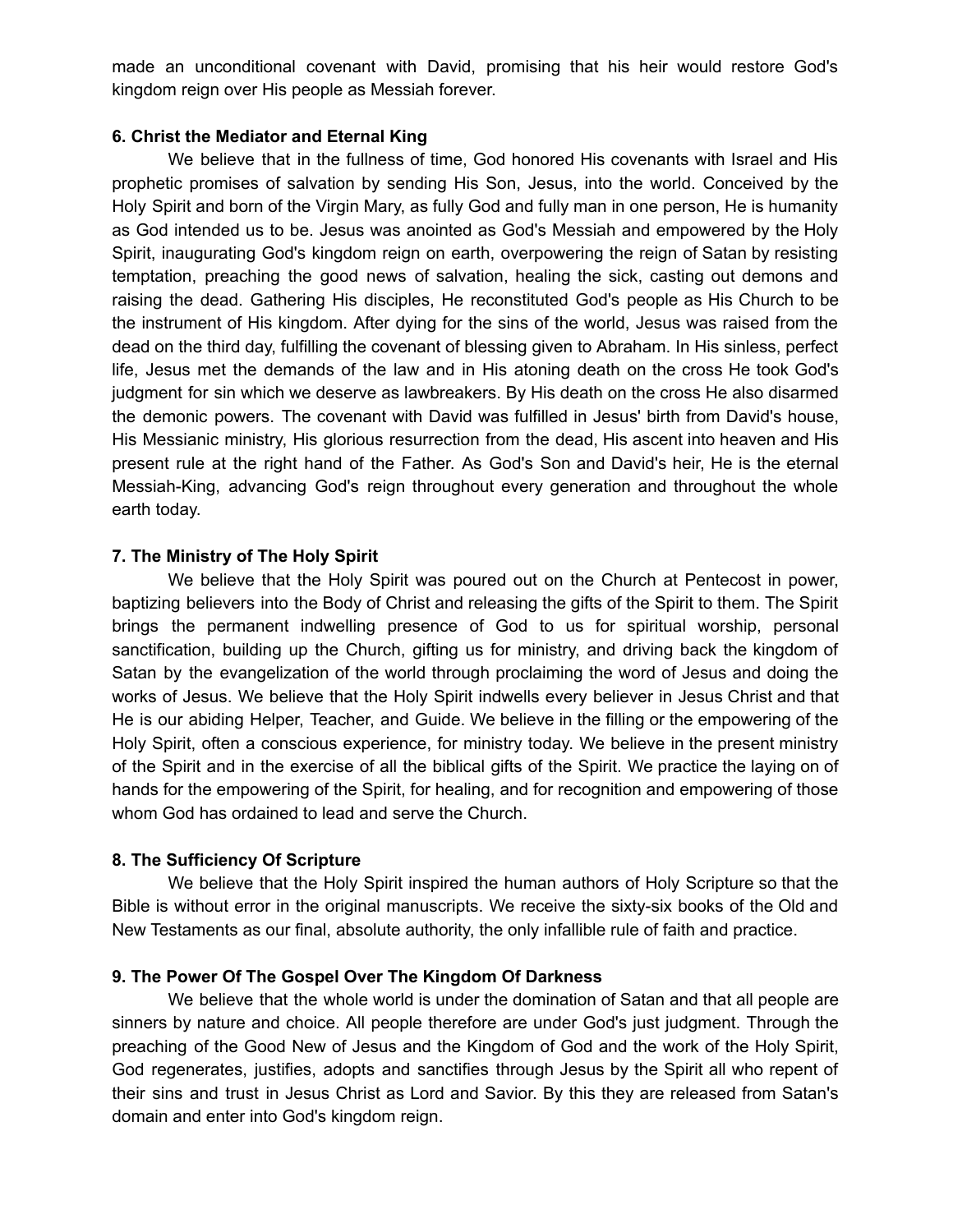## **10. The Church: Instrument Of The Kingdom**

We believe in the one, holy, universal Church. All who repent of their sins and confess Jesus as Lord and Savior are regenerated by the Holy Spirit and form the living Body of Christ, of which He is the head and of which we are all members.

#### **11. Baptism And The Lord's Supper**

We believe that Jesus Christ committed two ordinances to the Church: water baptism and the Lord's Supper. Both are available to all believers.

## **12. The Kingdom Of God And The Final Judgment**

We believe that God's kingdom has come in the ministry of our Lord Jesus Christ, that it continues to come in the ministry of the Spirit through the Church, and that it will be consummated in the glorious, visible and triumphant appearing of Christ-His return to the earth as King. After Christ returns to reign, He will bring about the final defeat of Satan and all of his minions and works, the resurrection of the dead, the final judgment and the eternal blessing of the righteous and eternal conscious punishment of the wicked. Finally, God will be all in all and His kingdom, His rule and reign, will be fulfilled in the new heavens and the new earth, recreated by His mighty power, in which righteousness dwells and in which He will forever be worshipped.

## **PHILOSOPHY OF EDUCATION STATEMENT**

The educational philosophy of Southlands Christian Schools is based on a God-centered view that all truth is God's truth, and that the Bible is the inspired and the only infallible authoritative Word of God. Our aim is to provide a Christian educational environment founded on the presupposition that all of life exists for the purpose of knowing God and bringing him glory. Accordingly, the purpose of education is to help students grow and develop in a proper understanding and acceptance of their identity in Christ and effectively prepare them to impact the world for God and His Kingdom.

In preparing students for their future, Southlands focuses on fostering academic excellence within the disciplines. High academic standards and expectations are integrated with biblical truth across all subject areas. It is assumed that all students must not only be competent critical thinkers within each of the disciplines, but also well prepared for post-secondary education upon graduation. Therefore, constant and consistent measurement of progress towards college readiness is a distinguishing mark of a Southlands education.

Within the Southlands philosophy of education, the teacher serves the vital roles of mentor, role model, and instructional guide. As role models, teachers embody what it means to be a true disciple of Christ through their love and passion for God, students, and learning. As mentors, they build meaningful relationships with their students and advocate for their growth spiritually, intellectually, physically, socially, and emotionally. As instructional guides, teachers serve as knowledgeable resources of content, effective administers of research-based instructional practices, and facilitators of the learning process.

The role of a student in the learning process is to be reflective critical thinkers, proactive life-long learners, and engaged contributors to the school and community. As reflective critical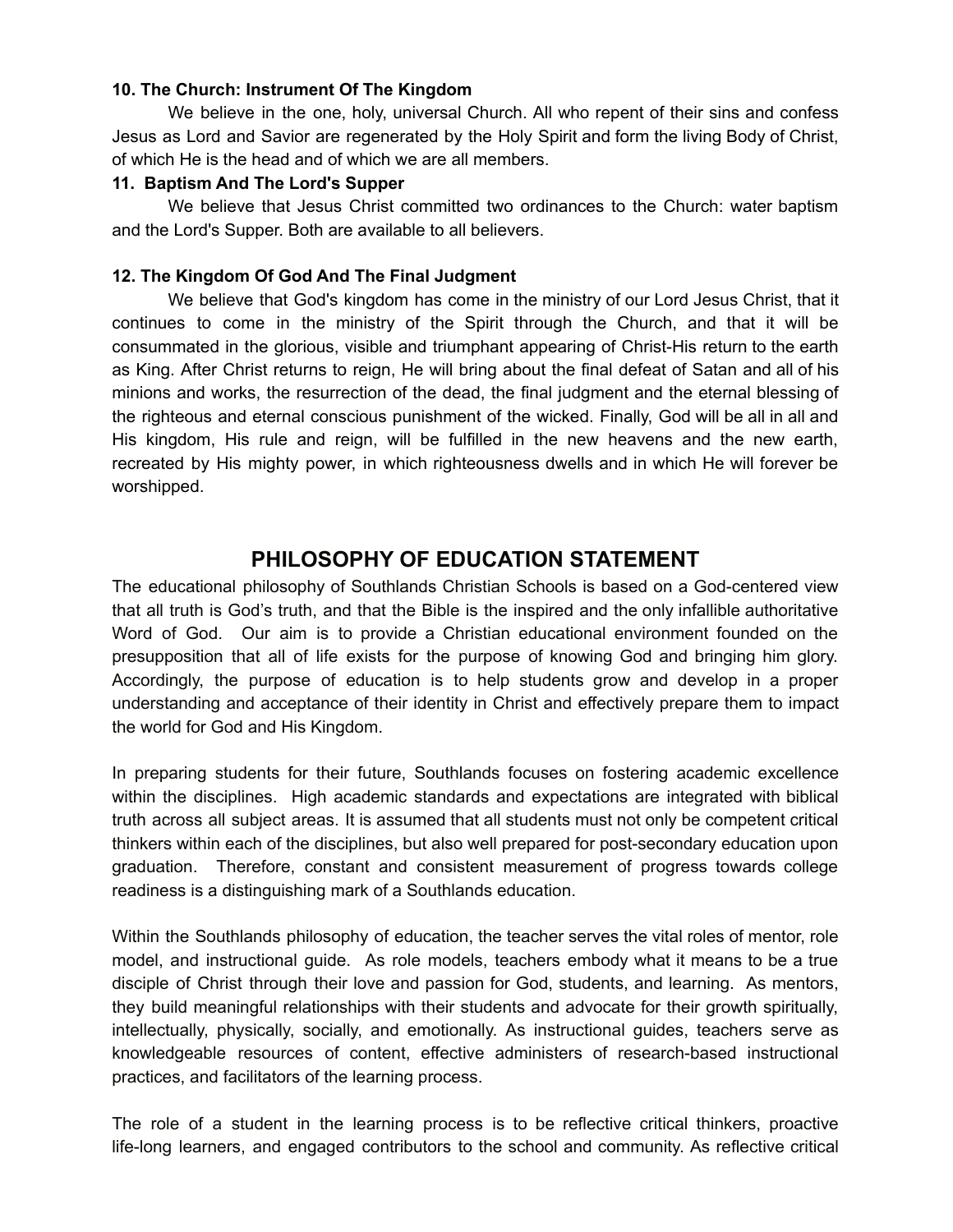thinkers students are on a journey of self-discovery, understanding God and his creation, and comprehending their own relationship to God, their fellow man, and society as a whole. In order to be proactive life-long learners students take ownership of the learning process, advance their personal quest for knowledge and truth, and pursue their personal interests for the betterment of society. As engaged contributors to the school and community, students cultivate compassion and care for both the student body and staff, as well as for the world as a whole.

## **ABOUT SCS**

SCS (then known as Christian Chapel Schools) was opened in 1979 with 75 students from grades K - 4. Currently SCS has students enrolled in grades preschool through 12<sup>th</sup> grade..

SCS is accredited through the Association of Christian Schools International (ACSI) and Western Association of Schools and Colleges (WASC). We participate in several ACSI-sponsored events each year. In addition, SCS offers a college preparatory high school program, including Advanced Placement courses, that prepares students for placement in higher education.

# **ABOUT OUR STAFF**

All employees must demonstrate, through the interview process, a personal relationship with the Lord Jesus Christ, confessing Him as Lord and Savior, as well as an attitude that embraces the mission and purpose of Southlands Christian Schools.

We take our responsibility to educate young people very seriously. Lessons are well planned, exciting, highly motivating and designed to maximize growth. Teachers are thoroughly trained, possessing a state credential and/or Association of Christian Schools International (ACSI) Credential. Ongoing training, monitoring, and evaluations are provided for our teachers in a loving and supportive environment. This helps to maintain our commitment to educational, social, and spiritual excellence as a Christian school.

The staff possesses a wide variety of backgrounds but the common element is God's love demonstrated through a commitment to each student's individual personal growth and development. Our teachers view their employment here at SCS as a calling from the Lord rather than a career.

# **ADMISSIONS**

## **STATEMENT OF NONDISCRIMINATION**

Southlands Christian Schools admits students of any race, color, national and ethnic origin; and students are offered all rights, privileges, and programs generally made available to students at the school. SCS does not discriminate on the basis of race, color, national and ethnic origin in the administration of its educational policies, admissions policies, tuition assistance programs, athletic, and other school programs, nor does it discriminate in the hiring of faculty or administrative staff.

The school does retain the right to deny admission or employment based on past academic achievement, discipline problems, or for those whose lifestyle is not in harmony with the stated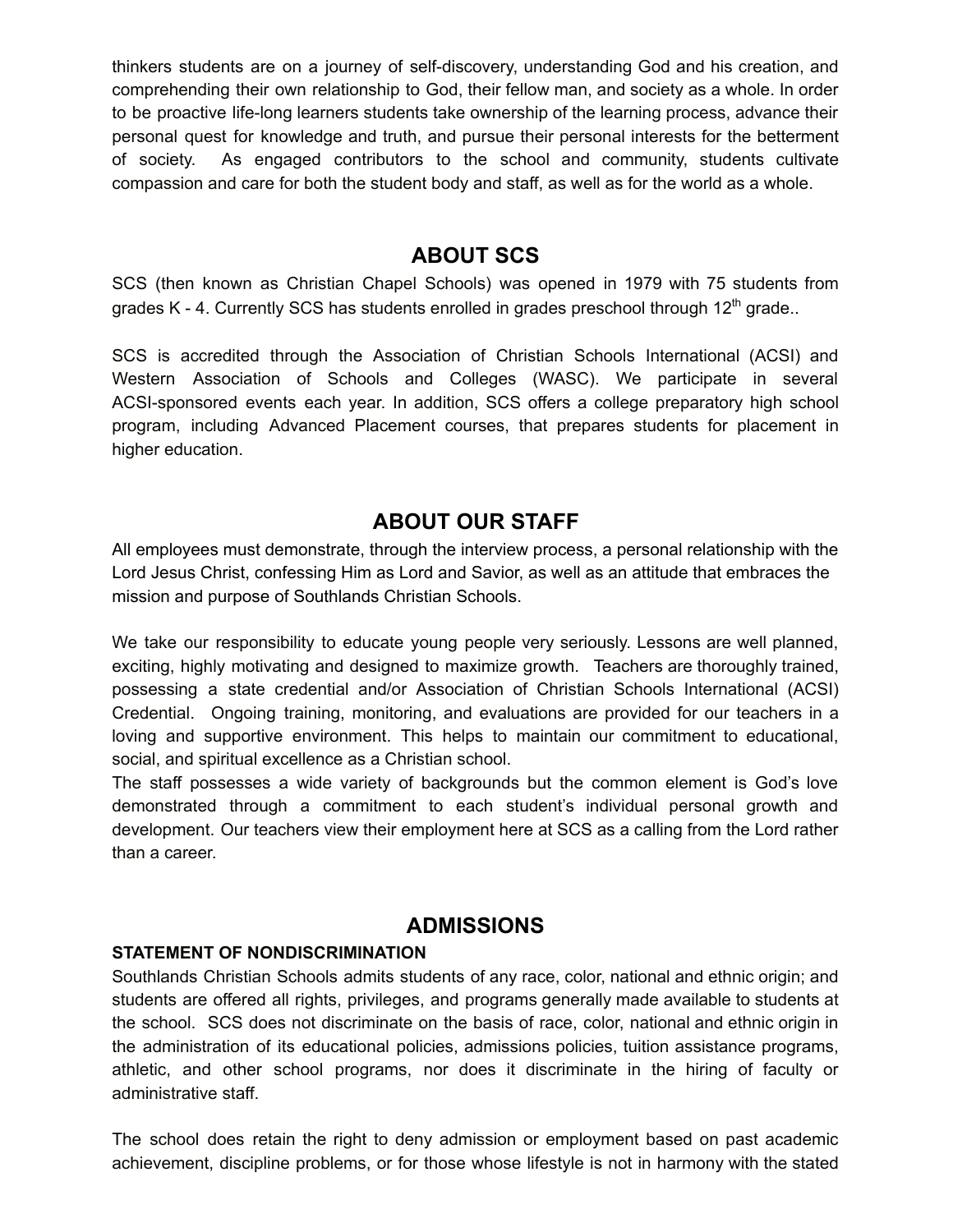mission and purpose of Southlands Christian Schools. All new applicants and families must meet with an administrator before final admittance. International students are admitted based on an interview and evaluation test.

# **APPLICATION PROCESS**

Receipt of application forms for new students does not automatically imply acceptance. Each application is reviewed on an individual basis. Formal admission to Southlands Christian Schools will be granted to those students who are able to benefit most strongly from our form of Christian education.

All applications must be filled out carefully and completely. An incomplete application will not be accepted. The full application fee is required upon receipt of application for all students. The registration fee is non-refundable. Parents will be contacted to set up an interview appointment with the principal. Applicants are also required to attend the interview.

# **EMERGENCY/DISASTER RELEASE FORM**

An Emergency/Disaster Release Form is required annually and is included in your registration packet. This form must be completed in full and returned with your registration forms. Admission to school is contingent upon receiving this form. Students' schedules will not be issued without this completed form. Only those persons named on the Emergency Form will be allowed to pick up your child. If at any time your emergency information changes, notify the school office immediately. In the event of an area disaster, the school is prepared to keep your child for as long as 72 hours.

# **HEALTH AND IMMUNIZATION REQUIREMENTS**

A copy of immunization records must be submitted with all new applications. By law, a child will not be allowed to attend school without up-to-date immunizations. Immunization forms are used for Health Department reporting which is required by the state. Up-to-date immunizations are required on or before a student will be allowed to attend school. Students' schedules will not be issued unless immunizations are complete and submitted to the school registrar.

If any extenuating medical reasons exist which preclude a student from receiving up-to-date immunizations, a doctor's note specifying such extenuating medical reason may be submitted. Once received, each request for exemption will be considered on a case-by-case basis by the school board. If the school board rejects said request, student must become up-to-date within 30 days.

# **ATTENDANCE POLICY**

The attendance policy at SCS reflects a desire to have all students present. It also reflects a view that students and parents/guardians are accountable and must take ownership of attendance.

## **TARDIES**

Detention will be given for three unexcused tardies within any given class. Three unexcused tardies in one given class is equivalent to an absence. The third offense resulting from tardiness, will result in a Saturday school to be served on campus at an appointed time. If a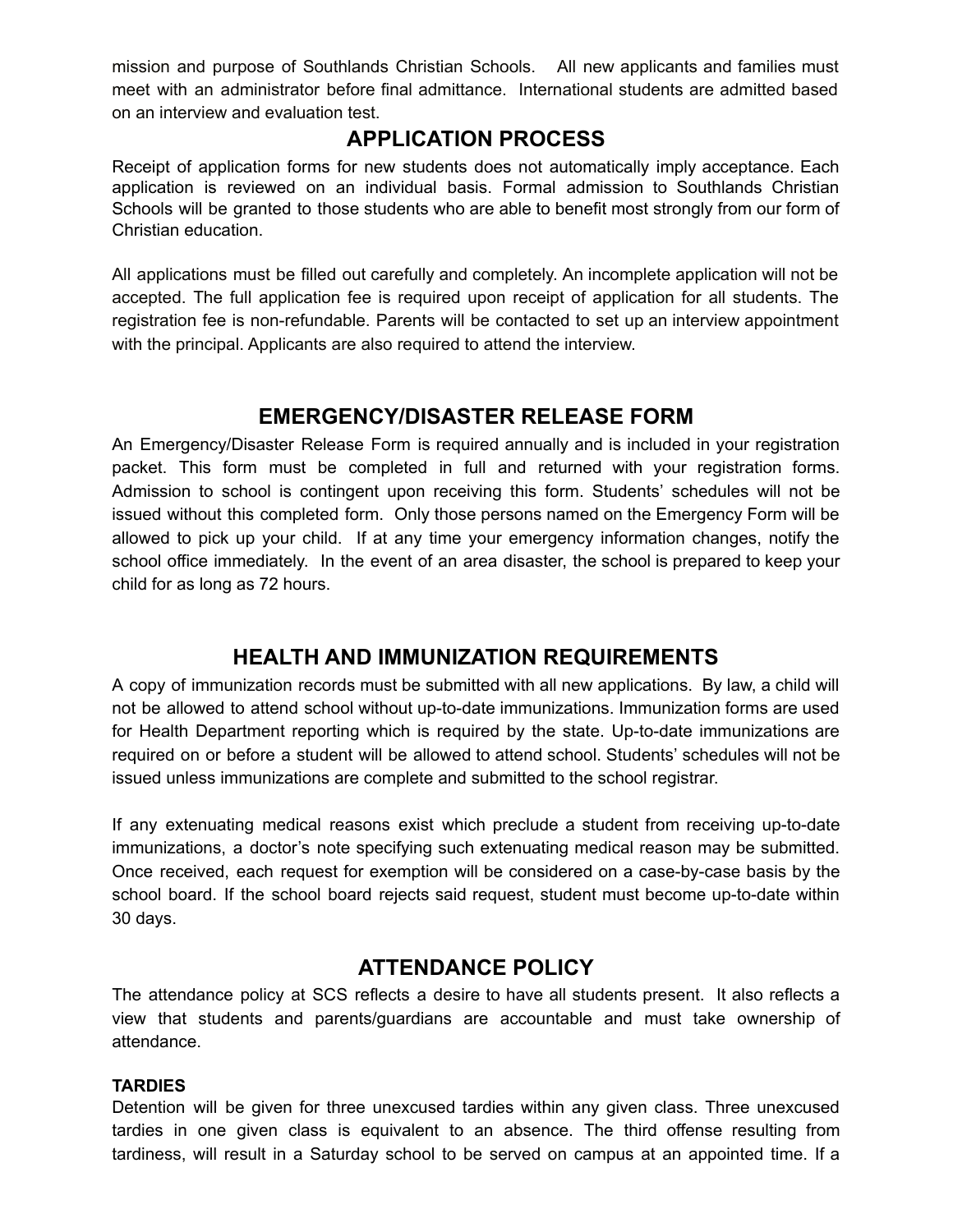student receives an additional three tardies, a second Saturday school will be issued. Additional tardies will result in an external suspension. Further disciplinary action can include, but is not limited to, a conference with administration. If a student is tardy twenty or more minutes to any class it will count as an absence. Tardies may be excused by calling the attendance line, sending a written and signed note or going to the office within 24 hours of the tardy. Students are allowed up to eight excused tardies per semester. After eight excused tardies, any additional tardies will be unexcused.

## **ABSENCES**

Truancies (unexcused absences) are absences that are not cleared by the school office. Students who are truant are not allowed to make up missed work, this includes in-class assignments, homework, quizzes, and at the individual teacher's discretion, whether or not a test can be made up. Tests must be completed within a maximum of 5 days upon students return to school. When an absence occurs on a block day, it will count as two absences for each class missed.

- 1. First offense—Saturday School
- 2. Second offense—Saturday School
- 3. Third offense—Saturday School & Meeting with Administration
- 4. Additional offense—Saturday School & Meeting with Administration

## **EXCESSIVE ABSENCES**

In accordance with school policy, absences in excess of twelve, excused or unexcused, in one semester will result in no credit for a class or classes for that semester. Ten unexcused absences or absences in excess of twenty, excused or unexcused, in one semester will result in expulsion. In such cases, international students studying with an F1 visa will have their I-20 certificates terminated. All expulsions will be cleared by the Executive Director of Schools. Attendance is a vital component that will assist each student to graduating and to develop future life skills. It is imperative that students attend school daily. Absences will only be excused for the following reasons:

- Fever of 100.4 or higher
- Vomiting
- Head Lice
- Severe Diarrhea
- Cold/Flu

Absences in excess of three consecutive days, students must bring a doctor's note. All excused absences are at the discretion of administration.

# **REQUEST FOR EARLY RELEASE FROM SCHOOL**

If a parent is picking up a student during the day, Southlands requires that a parent/guardian sign the student out in the front office. Students will not be released to anyone not listed on the Emergency Release Form; this includes releasing students to public transportation such as, but not limited to, Uber, Lyft, or Taxi. Verbal permission will not be accepted. If a student who drives to school needs to be released early, then he or she must bring in a signed note to the school office. This note must be signed by a parent or guardian. *Emails will not be accepted*. Before the student is released to depart the campus, the school office will make phone contact with the parent/guardian. If contact is not successful, the student will not be able to sign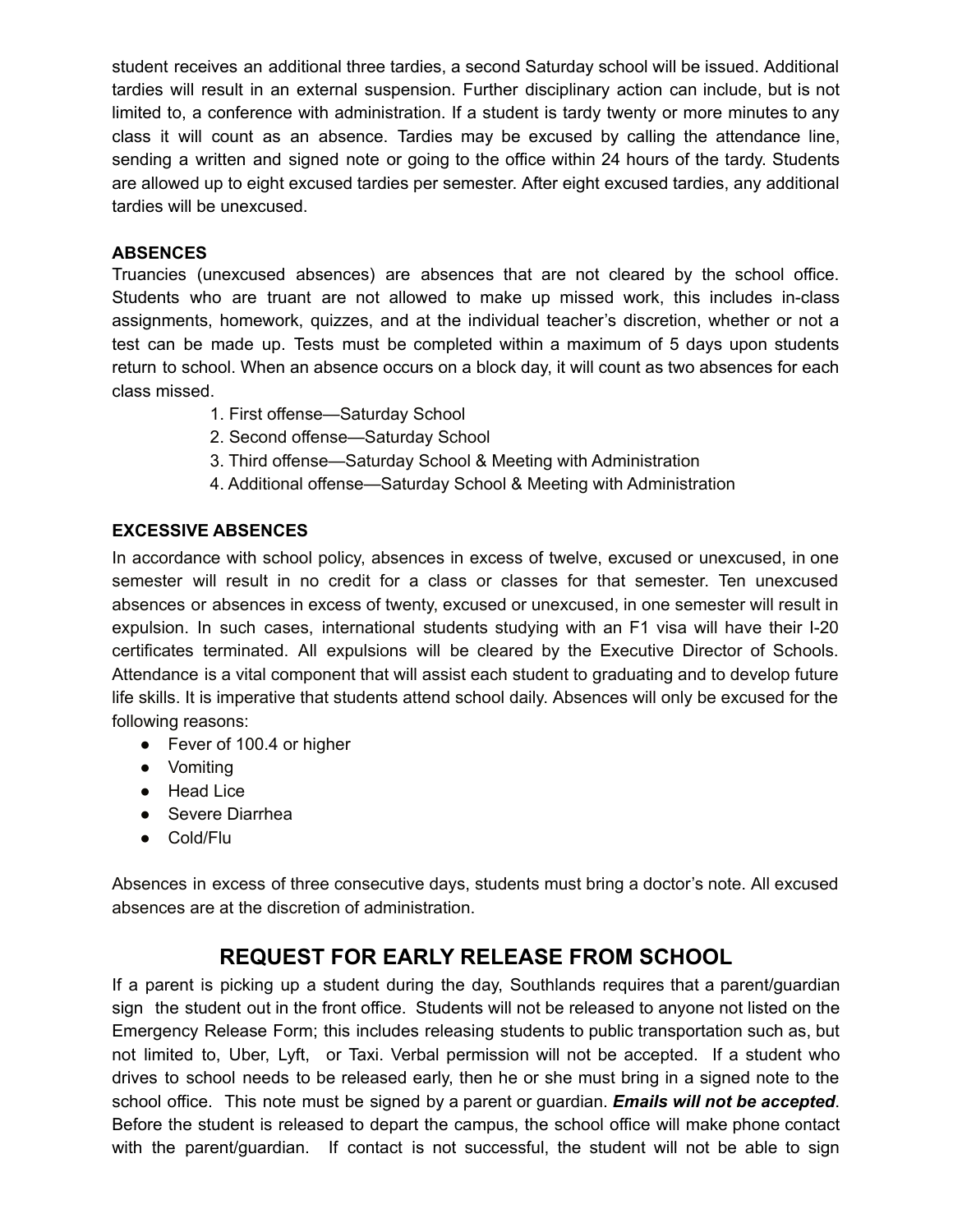him/herself out. Once a student is considered excessively absent, it will be at the discretion of administration whether or not the student will be released.(Excessive absences is defined as 25% of the semester days in school)

Note:

- 1. Students who leave the school grounds without permission will be subject to disciplinary action.
- 2. Excessive early departures from school can hinder a student's academic performance.
- 3. Doctor and dental appointments should be scheduled after 3:15 PM whenever possible.

# **BELL SCHEDULE**

## **REGULAR DISMISSAL**

All students are to leave the campus by 3:30 pm when possible. There is no direct supervision for any high school student left on campus after 3:30 pm.

## **NOON DISMISSAL SCHEDULE**

There are days within the school year that students will be released at 12:00 pm. When possible, students should be picked up from campus as soon as possible.

# **COMPUTER AND INTERNET USE POLICY**

## **SCS STUDENT AGREEMENT**

Access to the Internet is a privilege and users are responsible for their behavior and communications on the World Wide Web (Internet) just as they are in any school setting or situation. The network is provided for users to conduct research and communicate with others in a manner which is consistent with the educational goals of SCS. It is understood that teachers may provide an entire class or groups of students with live or simulated access to the World Wide Web as part of their instructional program, and this will not require individually signed agreements. However, individual access to the Internet will only be given to those who have signed the user agreement. As a result, all students must have signed parental permission to work individually on the Internet. Those students will be guided toward appropriate use and supervised by faculty during school hours on school related assignments. Outside of school, families bear this same responsibility for guidance just as they would for television, movie, print media, etc. The following are examples of unacceptable behavior by students, teachers, or any employees of SCS:

- · Sending or displaying offensive or threatening messages or pictures
- · Using obscene language
- · Harassing, insulting or attacking others
- · Attempting to damage computers, computer systems or computer networks
- · Using an unauthorized computer network (i.e. students accessing faculty network)
- · Violating copyright laws or plagiarism
- · Using another person's password
- · Trespassing in another's folders, work or files
- · Intentionally wasting limited resources

· Employing the network for non-curriculum related private or commercial purposes Violations will result in a loss of internet access, as well as other disciplinary or legal action.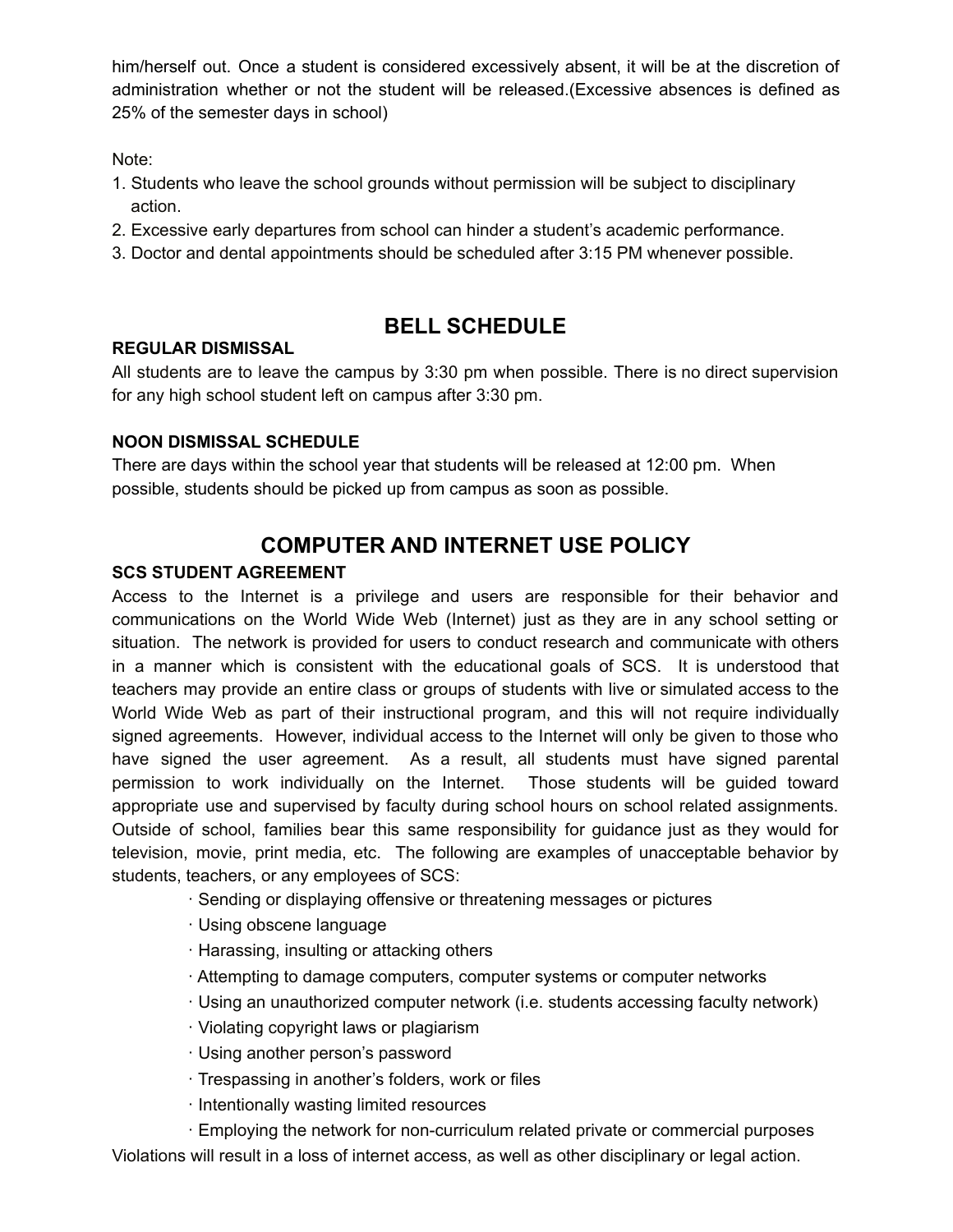## *\*The Administration will be the final judge of what is permissible and acceptable.\**

## **STUDENTS ACKNOWLEDGE THAT:**

SCS makes no guarantee, implied or otherwise, regarding the reliability of the data or data-connection. SCS takes no responsibility for any information or materials that are transferred through the Internet. SCS reserves the right to examine all data stored in the machines involved in the Internet link to make sure that all users are in compliance with these requirements, and reserves the right to update these rules and restrictions without further notice. All users should be aware and keep in mind that when they use the internet, they are entering a global community, and any action taken by them will reflect upon the entire Southlands' school. All users are expected and required to behave in an ethical and legal manner.

Students agree that the use of the Internet is a privilege, not a right, and accept that inappropriate behavior and/or any action in contravention of SCS policies will lead to penalties including, but not limited to loss of internet privileges, disciplinary actions consistent with SCS policies and/or legal action against the student and parent. Students realize that the primary purpose of SCS's internet connection is educational and agree not to knowingly participate in the transfer of inappropriate or illegal materials. Students realize in some cases the transfer of illegal materials may subject students and/or parents to civil penalties as allowed in California Civil Code Section 1714.1 for willful misconduct of minor and/or criminal action.

#### **RELEASE OF LIABILITY**

Students release SCS, and its agents and employees and other entities and associations affiliated or associated with SCS and their agents and employees from any liability or damages that may result from the use of SCS's internet connection.

## **BRING YOUR OWN DEVICE (BYOD) INTERNET POLICY**

As new technologies continue to change the world in which we live, they also provide many new and positive educational benefits for classroom instruction. To encourage this growth, students at Southlands Christian Schools may now bring their own technology to campus. These devices are only to be used in class for educational purposes, at the discretion of teachers and administration.

## **DEVICE REQUIREMENTS**

Students are required to bring a laptop on a daily basis. All laptops must be authorized with the IT department. Acceptable laptops for the school year are laptops running Microsoft Windows 7 or 10 or Apple OSX operating system. It is helpful if the laptop has an Intel i3 processor - or faster, 4GB of memory and 100 GB of available hard drive space.

## **INTERNET**

SCS has established an internet connection for use by students. The purpose of this internet access is to promote and enhance our educational program(s). SCS plans to monitor student use closely and may utilize an internet filter when necessary to screen potentially objectionable material. At the same time, we will be educating students about the responsible use of internet resources.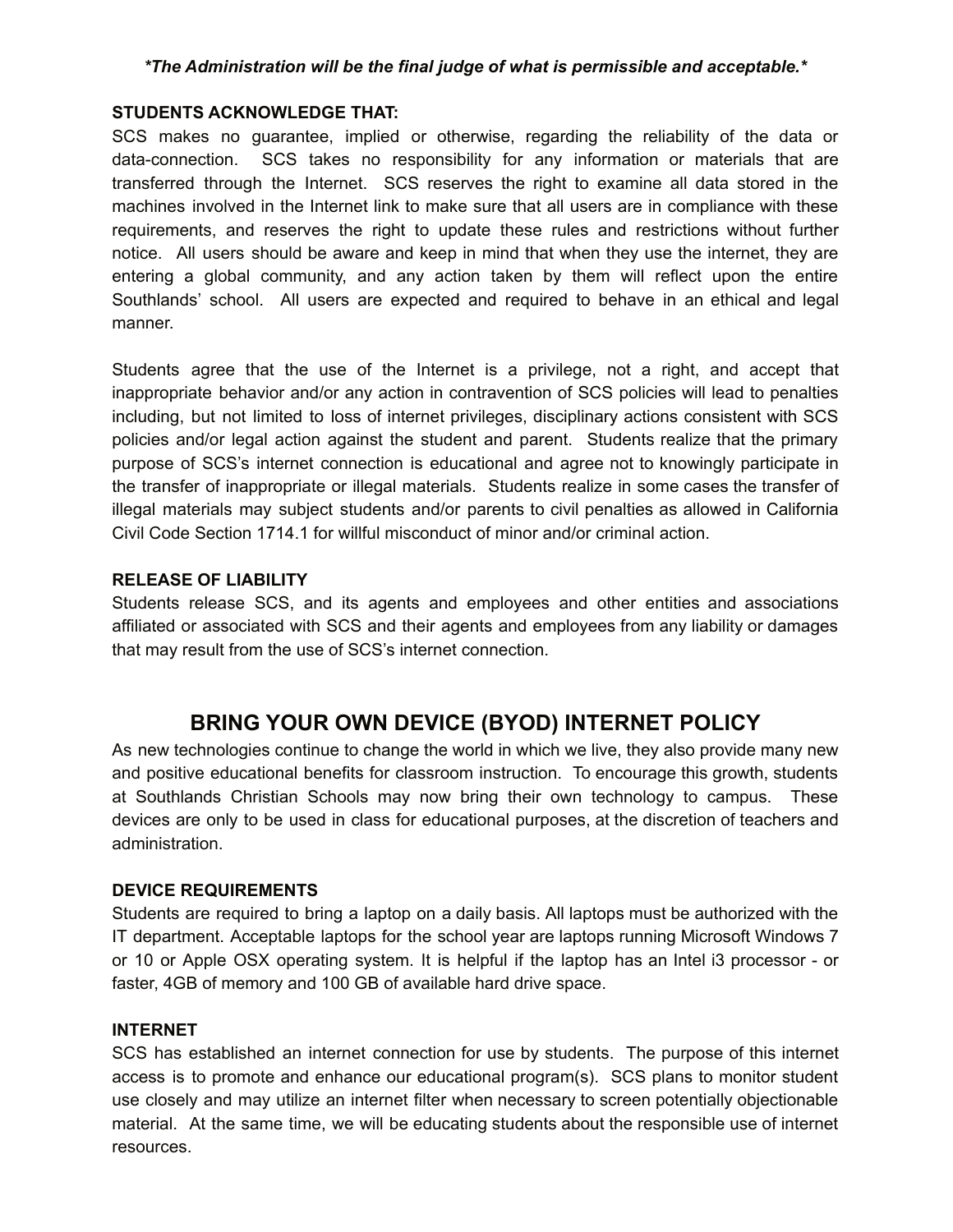#### **SECURITY AND DAMAGES**

Responsibility to keep the device secure rests with the individual owner. Southlands is not liable for any device stolen or damaged on campus. If a device is stolen or damaged, it will be handled through the administrative office similar to other personal artifacts that are impacted in similar situations. It is recommended that skins (decals) and other custom touches are used to physically identify your device from others. Additionally, protective cases for technology are encouraged. Students should secure their devices, when not in use, in safe spaces such as their personal locked lockers.

## **CONFERENCES**

Parent/Teacher open conferences will be scheduled once a year, approximately six weeks after the start of school. Additional informal contact with the students' teachers is encouraged. Southlands also utilizes PowerSchool, internet database systems used to access grades and teacher communications by both students and parents.

## **CURRICULUM AND COURSES OFFERED**

SCS provides students with a well-balanced curriculum that attends to their spiritual, academic, artistic, social, emotional, and physical growth.

## **CHAPEL**

Chapel services are held weekly and may consist of guest speakers or various other activities. Chapels provide an opportunity for students to develop a personal worship time.

## **FIELD TRIPS**

Day field trips are offered according to subject matter and grade. All students are expected to attend. Additional fees may be required. Overnight trips are an integral part of the student's education and students are expected to attend these as well. An additional fee is charged for all trips.

*Note: Trips and/or length of trips are subject to change. Information and cost of each trip will be distributed at the parent meetings.*

## **CAMPUS PARTICIPATION/COMMUNITY SERVICE**

As an integral part of the student's grade in Bible class, all students will be required to complete a designated amount of community service per year. This may be accomplished through the student's home church, community or at SCS. All community service must be approved. A form must be completed by the student's supervisor verifying the hours served.

#### **SENIOR GRADUATION**

Students in 12th grade pay an additional graduation fee of approximately \$175. This covers the following package: gown, cap & tassel, ceremony and venue, diploma and cover, senior breakfast, and awards reception. The graduation fee and package items are subject to change. Students are notified of the actual cost, due dates, and graduation package items.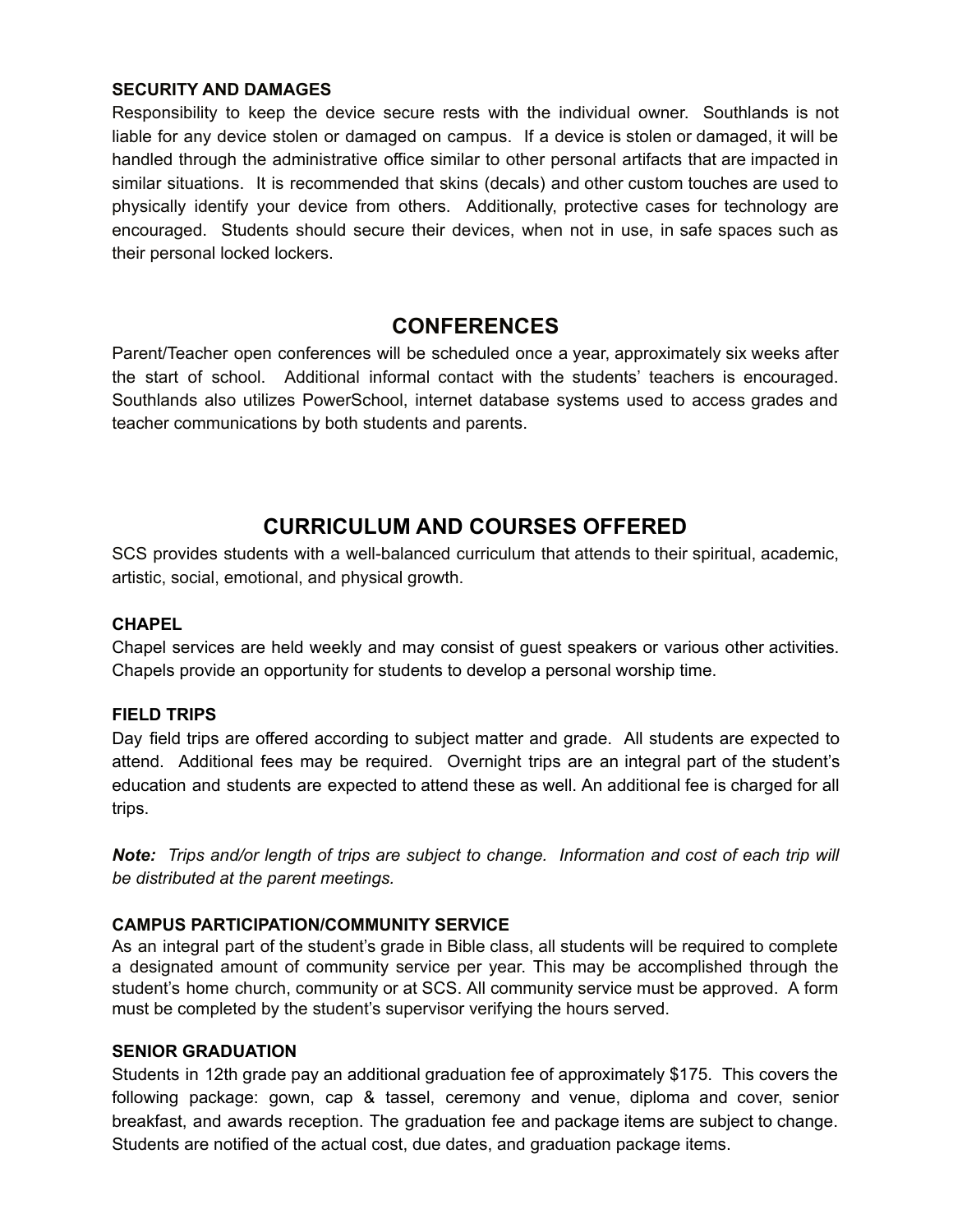# **High School Graduation Requirements**

| <b>Requirements</b>                                                    | 9th Grade                                                                                        | 10th Grade                                                                                                                         | 11th Grade                                                                                                                            | 12th Grade                                                                                                                         |
|------------------------------------------------------------------------|--------------------------------------------------------------------------------------------------|------------------------------------------------------------------------------------------------------------------------------------|---------------------------------------------------------------------------------------------------------------------------------------|------------------------------------------------------------------------------------------------------------------------------------|
| English:<br>4 Years Required                                           | English I, English I<br>Honors, or<br>English I SDAIE<br>and Fundamentals of<br>Writing and Comp | English II or English II<br>Honors                                                                                                 | English III,<br>AP English Language, or<br>AP English Literature                                                                      | English IV,<br>AP English Language, or AP<br>English Literature                                                                    |
| Mathematics:<br>3 Years Required,<br>4 Recommended                     | Algebra I, Geometry,<br>Algebra II, or Algebra II<br>Honors                                      | Geometry, Algebra II, or<br>Algebra II Honors,<br>Pre-Calculus, Honors<br>Pre-Calculus,, or AP<br><b>Statistics</b>                | Algebra II, Algebra II<br>Honors, Pre-Calculus, AP<br>Calculus AB, or AP<br><b>Statistics</b>                                         | Pre-Calculus, Pre-Calculus<br>Honors, AP Calculus AB, AP<br><b>Calculus BC or AP Statistics</b>                                    |
| Science:<br>2 Years Required,<br>3 Recommended                         | Biology, or Biology<br><b>Honors</b>                                                             | Biology, Biology Honors,<br>Chemistry, or Chemistry<br><b>Honors</b>                                                               | AP Physics 1, AP Biology,<br>or AP Chemistry                                                                                          | AP Physics 1, AP Physics 2,<br>AP Biology, AP Chemistry                                                                            |
| <b>Social Science:</b><br>3 Years Required,<br>4 Recommended           |                                                                                                  | World History, World<br>History Honors, or AP<br>European History                                                                  | US History or AP US<br>History                                                                                                        | Government & Economics,<br>AP US Government,<br>Government, AP<br>Microeconomics, or AP<br><b>Macroeconomics</b>                   |
| <b>Visual Performing</b><br>Arts:<br>1 Year Required,<br>2 Recommended | Art, Advanced Art, Choir,<br>Ensemble, Drama, Video<br>Production, or Graphic<br>Design          | Art, Advanced Art, Choir,<br>Ensemble, Drama, Video<br>Production, or Graphic<br>Design                                            | Art, Advanced Art, Choir,<br>Ensemble, Drama, Video<br>Production, or Graphic<br>Design                                               | Art, Advanced Art, Choir,<br>Ensemble, Drama, Video<br>Production, or Graphic<br>Design                                            |
| Foreign Language:<br>2 Years Required,<br>3 Recommended                | Spanish I                                                                                        | Spanish I or Spanish II                                                                                                            | Spanish II or Spanish III                                                                                                             | Spanish III or AP Spanish                                                                                                          |
| <b>Physical Education:</b><br>2 Years Required                         | PE, Athletics PE, or<br>Sports                                                                   | PE, Athletics PE, or Sports                                                                                                        | PE, Athletics PE, or Sports                                                                                                           | PE, Athletics PE, or Sports                                                                                                        |
| <b>College Electives:</b><br>1 Year Required                           |                                                                                                  | AP Courses or any<br>non-required core course                                                                                      | AP Courses or any<br>non-required core course                                                                                         | AP Courses or any<br>non-required core course                                                                                      |
| Bible:<br>1 Semester Bible<br>Course Required for<br>Each Semester     | Survey of Biblical<br>Literature<br>Or ELL Bible                                                 | Survey of Biblical Literature,<br>Historical Christian Doctrine,<br>Philosophy of Ethics, Comparative<br>Religions and World Views | Survey of Biblical Literature,<br>Historical Christian Doctrine,<br>Philosophy of Ethics,<br>Comparative Religions and<br>World Views | Survey of Biblical Literature,<br>Historical Christian Doctrine,<br>Philosophy of Ethics, Comparative<br>Religions and World Views |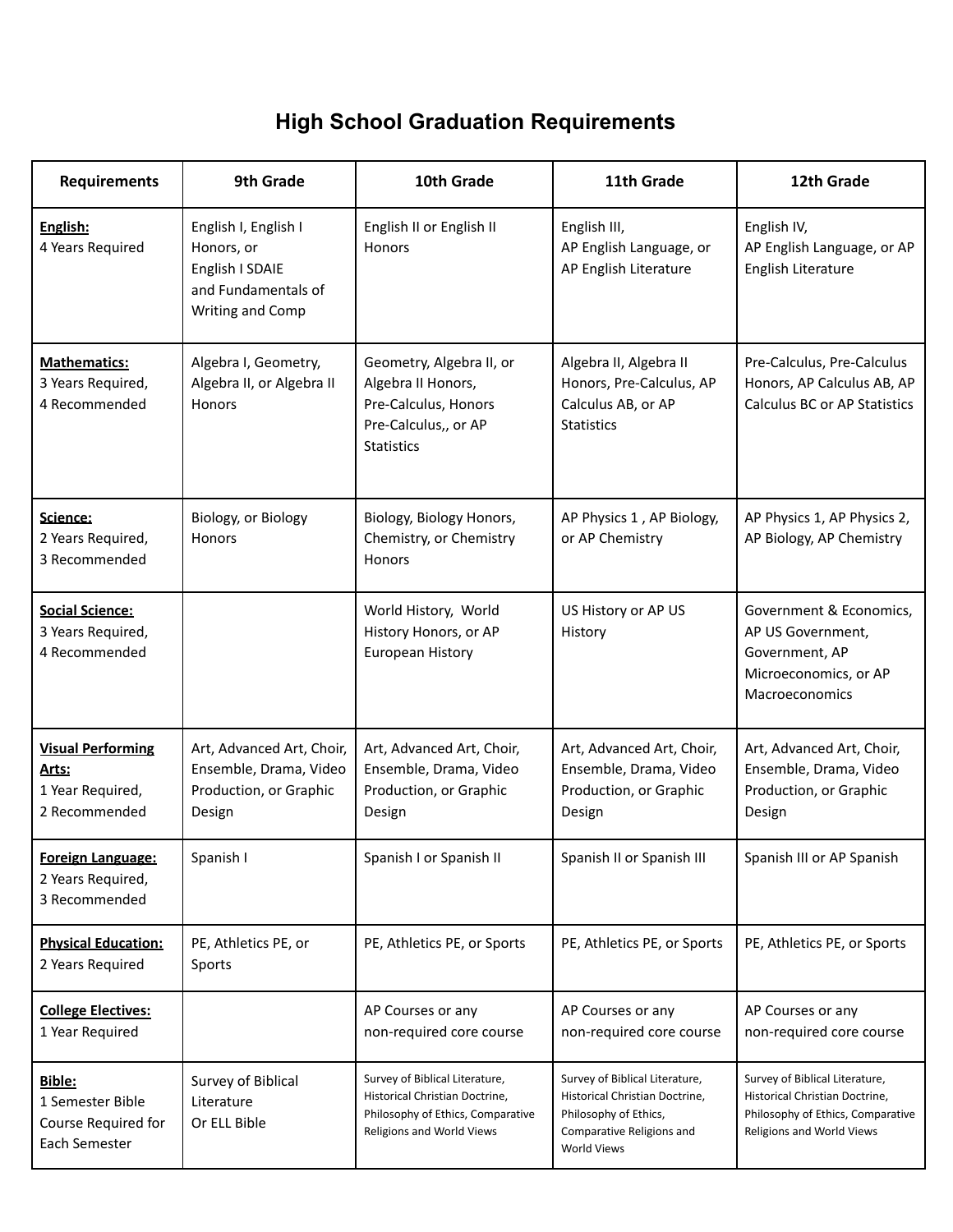# **DISCIPLINE**

At Southlands Christian Schools, we are highly conscious of the Scriptural directive to train children in the way they should go. With this principle in mind, it is the policy of Southlands to ensure that an appropriate learning environment be established and maintained. Classroom procedures, routines, and expectations shall be developed and enforced in such a way as to maximize learning.

In order to ensure a positive learning environment, the student discipline system is outlined below. There are three disciplinary infraction categories.

## **CATEGORY I**

The following infractions will result in automatic dismissal, and when appropriate, law enforcement personnel will be notified. Administration has the right to administer drug tests to any student under suspicion of using drugs and/or nicotine.

- 1. Illegal usage or possession of firearms on campus
- 2. Possession of any weapon or use of any object in a threatening manner
- 3. Assault or battery
- 4. Posing an immediate threat to the well being of students or staff or to school property
- 5. Use or possession of alcoholic beverages at school or any school related activity
- 6. Use or possession of illegal drugs at any time
- 7. Any illegal activity
- 8. Theft

## **CATEGORY II**

The following infractions listed below could be grounds for dismissal at the discretion of the administration. These infractions will result in automatic internal or external suspension. If required, parents/guardians are responsible for the full extent of any and all damages and restitutions. Administration has the right to administer drug tests to any student under suspicion of using drugs and/or nicotine.

- 1. Vandalism
- 2. Fighting
- 3. Insubordination
- 4. Pornography
- 5. Harassment
- 6. Misuse of the Internet
- 7. Academic dishonesty/plagiarism
- 8. Use or possession of nicotine and/or vaping device in any form at any time

## **CATEGORY III**

The following infractions are referred to the appropriate discipline department and disciplinary action will be taken. Repeat infractions of the same rule constitute grounds for additional disciplinary measures and a student and/or parent conference may be called.

- 1. Dress code violation
- 2. Unexcused tardy or absence from class
- 3. Foul language
- 4. Community negligence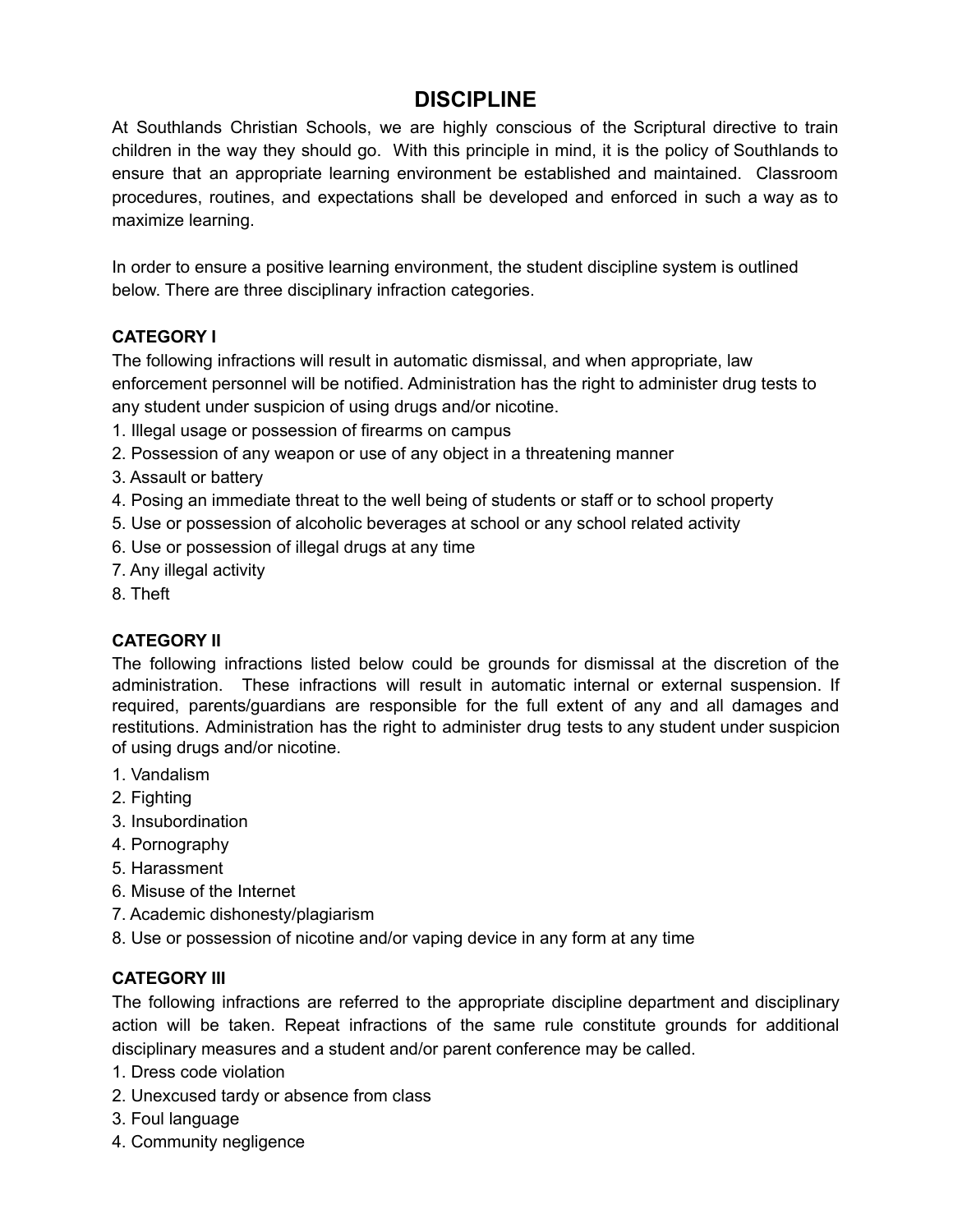- 5. Being untruthful to authority
- 6. Leaving campus without permission
- 7. Disregard for health and safety
- 8. Being in an unauthorized area during school hours
- 9. Inappropriate disruptive behavior
- 10. Unauthorized usage of cell phone
- 11. Unauthorized usage of electronic devices
- 12. Inappropriate display of affection
- 13. Eating and drinking in inappropriate areas
- 14. Misuse of school property
- 15. Disrespect of Administrator/Faculty/Staff
- 16. Coming to class unprepared
- 17. Sleeping at inappropriate times

#### **DETENTION**

**After School Detention:** Students who receive a discipline referral resulting in detention will serve after school on Mondays or Thursdays from 3:10 – 3:50pm.

**Saturday School:** Students who receive a referral resulting in Saturday school will serve the consequence on campus on the assigned date. Students serving Saturday school will report promptly at 8:00 am and remain on campus until 10:00 am. Student must report to the assigned location by 8:03. After 8:03, doors will be locked and the student will not be allowed to serve the Saturday School. The student will now have two Saturday Schools to serve. Once students are released, a parent or guardian must be on campus for immediate pick-up. There will be no supervision after the dismissal time. Students are not allowed to bring electronic devices, which include, but not limited to cell phones, tablets, or laptops, unless a laptop is required to complete schoolwork. If a student has a cell phone, it will be turned in to the supervising staff member and returned at 10:00am. Students will be engaged in campus clean-up. Therefore, appropriate attire is required, according to the SCS dress code.

## **SUSPENSION**

**External Suspension:** Students who receive a discipline referral resulting in suspension will serve their suspension at home on a date given by the administration. Students must complete all assignments in every class and turn in homework to teachers the day they return. Tests/quizzes given during a suspension may be made up only at the discretion of the teacher.

#### **PROBATION**

**Behavioral Probation:** Excessive disciplinary infractions will result in a student being placed on a behavioral contract. Being placed on a behavioral contract may have the following effects for the remainder of the school year: loss of eligibility for SLC or other student leadership positions and extra-curricular activities.

**Academic Probation:** Students are required to maintain a minimum 2.0 GPA for each academic quarter. Students earning below a 2.0 GPA will be placed on an academic probationary contract for the following quarter. Formal tutoring is required and proof of enrollment must be validated by the office. Students failing to meet the minimum 2.0 GPA in two consecutive quarters will not be allowed to re-enroll for the following school year.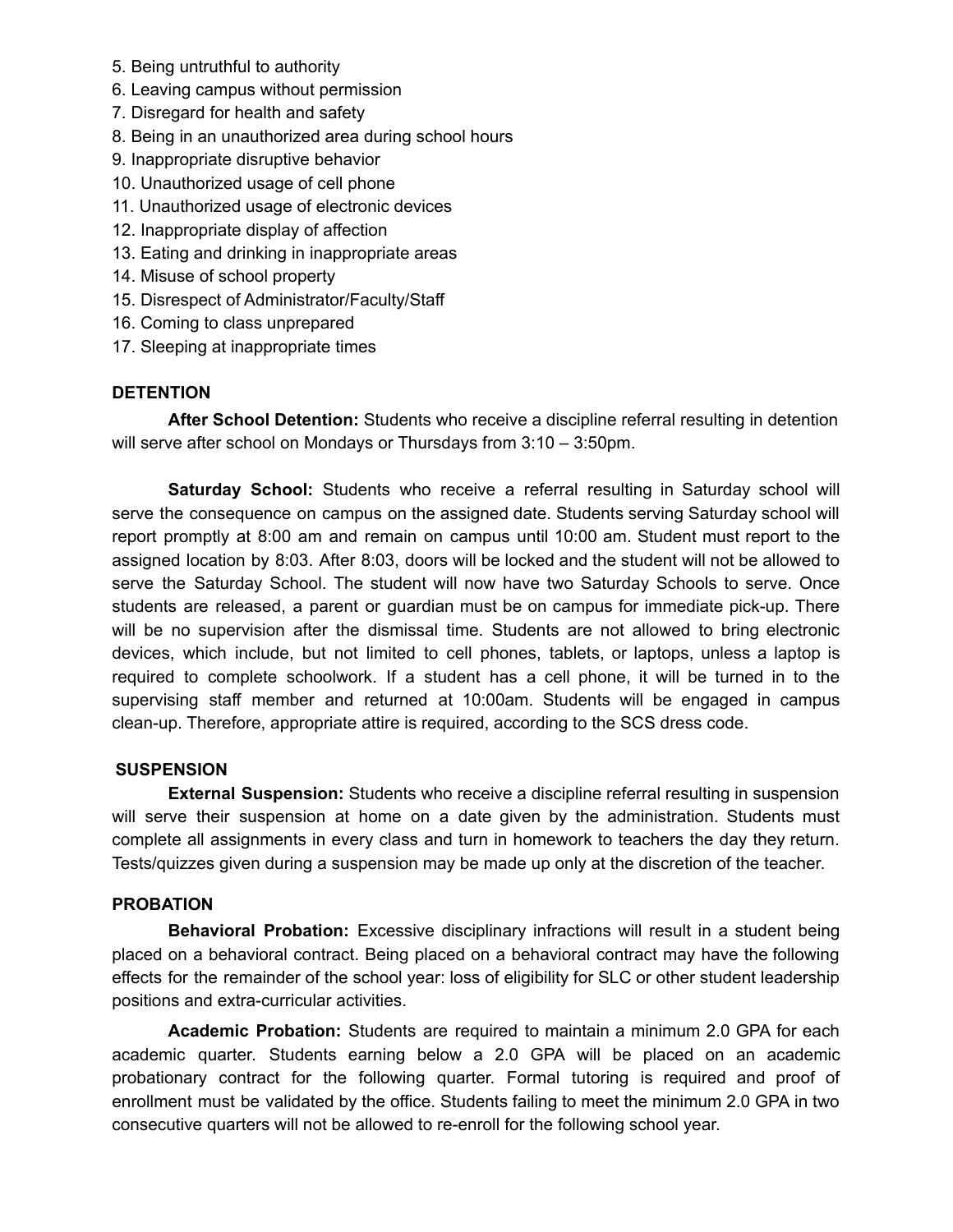## **EXPULSION**

Expulsion may be used when the administration deems necessary. All expulsions will be cleared by the Executive Director of Southlands. In accordance with Southlands policy, no refunds will be given for tuition that has been paid.

# **DRESS CODE POLICY**

## **OUR DRESS CODE MAY BE SUMMARIZED IN FOUR BASIC PRINCIPLES:**

**1) Clean 2) Neat 3) Modest 4) Appropriate**

Clothing should be appropriately functional for activities in which students will engage. A neat and properly attired student will help create a positive atmosphere for learning. The dress code policy should be adhered to for all school functions on and off campus. The administration will be the final judge of what is inappropriate.

## **GIRLS' DRESS CODE**

- Pants, skirts, and skorts sold by Dennis Uniforms are approved for daily attire.
	- Skirts must not be shorter than 3 inches above the knee and skorts must not be shorter than 5 inches above the knee. Skirts/skorts may not be rolled up at the waist.
- Polo shirts and oxford shirts sold by Dennis Uniforms are approved for daily attire.
- All outerwear (jackets, cardigans, sweaters) sold by Dennis Uniforms are approved for daily attire.
- Pre-approved SCS athletics outerwear displaying Southlands Christian logos are approved for daily attire.
- Solid black, white, or navy blue tights, ankle length leggings (worn under a skirt/skort), or socks (worn below the knee) are approved for daily attire.
- Attire must be women's clothing

## **BOYS' DRESS CODE**

- Pants and shorts sold by Dennis Uniforms are approved for daily attire.
- Polo shirts and oxford shirts sold by Dennis Uniforms are approved for daily attire.
- All outerwear (jackets, cardigans, sweaters) sold by Dennis Uniforms are approved for daily attire.
- Pre-approved SCS athletics outerwear displaying Southlands Christian logos are approved for daily attire.
- Solid navy blue, black, or white socks are approved for daily attire.
- Attire must be men's clothing

## **HAIRSTYLE GUIDELINES**

- Hair must be neat, clean, well groomed and evenly shaped.
- Extreme hairstyles are not permitted (i.e. dreadlocks, mohawks, unnatural colored hair.)
- Hair must be natural in color. Dyed or bleached hair must be "natural" hair color. Extreme highlights or colors are not permitted.

BOYS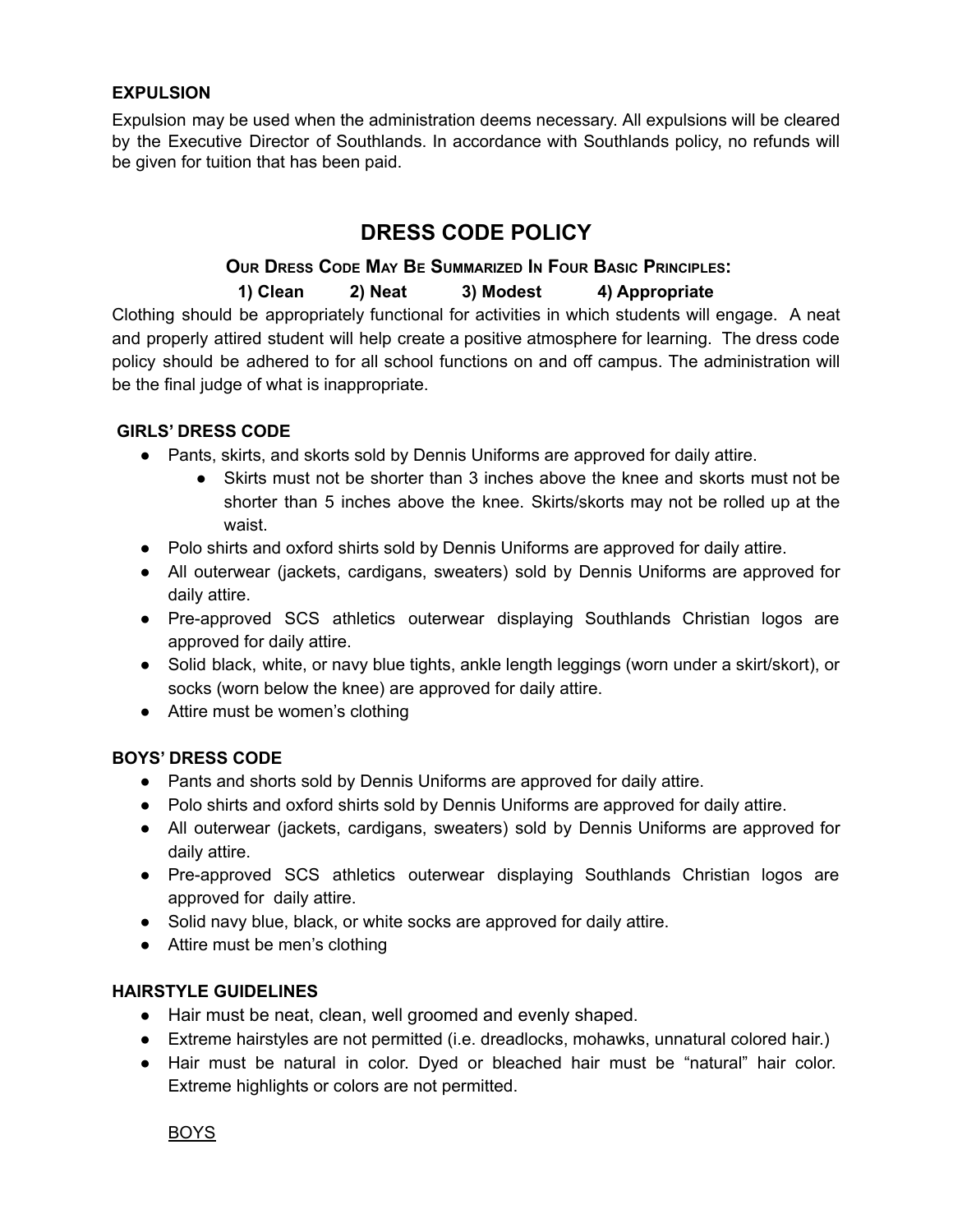● Hair should not extend below eyebrow line in the front. Hair should not extend past the earlobes on the sides and must not touch the shoulders in length.

**GIRLS** 

● Hair should not be shaved or trimmed excessively short.

## **FOOTWEAR**

- Black, brown, gray, dark blue, or white shoes are required for daily attire.
	- Open-toed and open-back shoes are not acceptable.
	- Extreme combinations of these colors are not acceptable (i.e. animal print, emblems outside of the approved colors.)
	- Extreme style shoes are not acceptable (i.e. studded shoes, winged shoes.)
	- Shoe heels should not exceed 2 inches in height.
	- Boots, of any type, are not approved.

## **ACCESSORIES**

GIRLS

- Solid black or brown belts are acceptable with pants.
- Solid black, white, or navy blue tights, ankle length leggings (worn under a skirt/skort), or socks (worn below the knee) are approved for daily attire.
- Basic jewelry is acceptable.
- Ties sold by Dennis Uniforms are approved for daily attire.
- Pre-approved SCS athletic hats displaying Southlands Christian logos or non-logoed solid black, white, grey or navy beanies and berets are approved for daily attire.

**BOYS** 

- Solid black or brown belts are acceptable with pants and shorts.
- Solid black, white, or navy socks are approved for daily attire.
- Ties sold by Dennis Uniforms are approved for daily attire.
- Pre-approved SCS athletic hats displaying Southlands Christian logos or non-logoed solid black, white, grey or navy beanies and berets are approved for daily attire.

## **MAKE-UP**

**GIRLS** 

● Extreme makeup is not acceptable.

BOYS

● Makeup and nail polish are not acceptable.

## **FREE DRESS CODE**

There will be days selected by the administration for free dress. All clothes must follow the clean, neat, modest, and appropriate principles. Items that are NOT allowed are the following: sweatpants, pajamas, ripped or torn clothes, leggings, and basketball or athletic shorts.

## **SPIRIT DRESS CODE**

Fridays are designated as Southlands Spirit Dress days. Students are allowed to wear Southlands approved spirit shirts with blue jeans or uniform bottoms. High School Retreat/Spiritual Explosion t-shirts, athletic uniforms, or class shirts are not permitted. If students choose not to wear spirit clothes, uniforms must be worn.

A student dressed in ways prohibited by our policy will not be allowed in class until the student is appropriately dressed. Loaner uniforms will be issued for the remainder of the day. Classes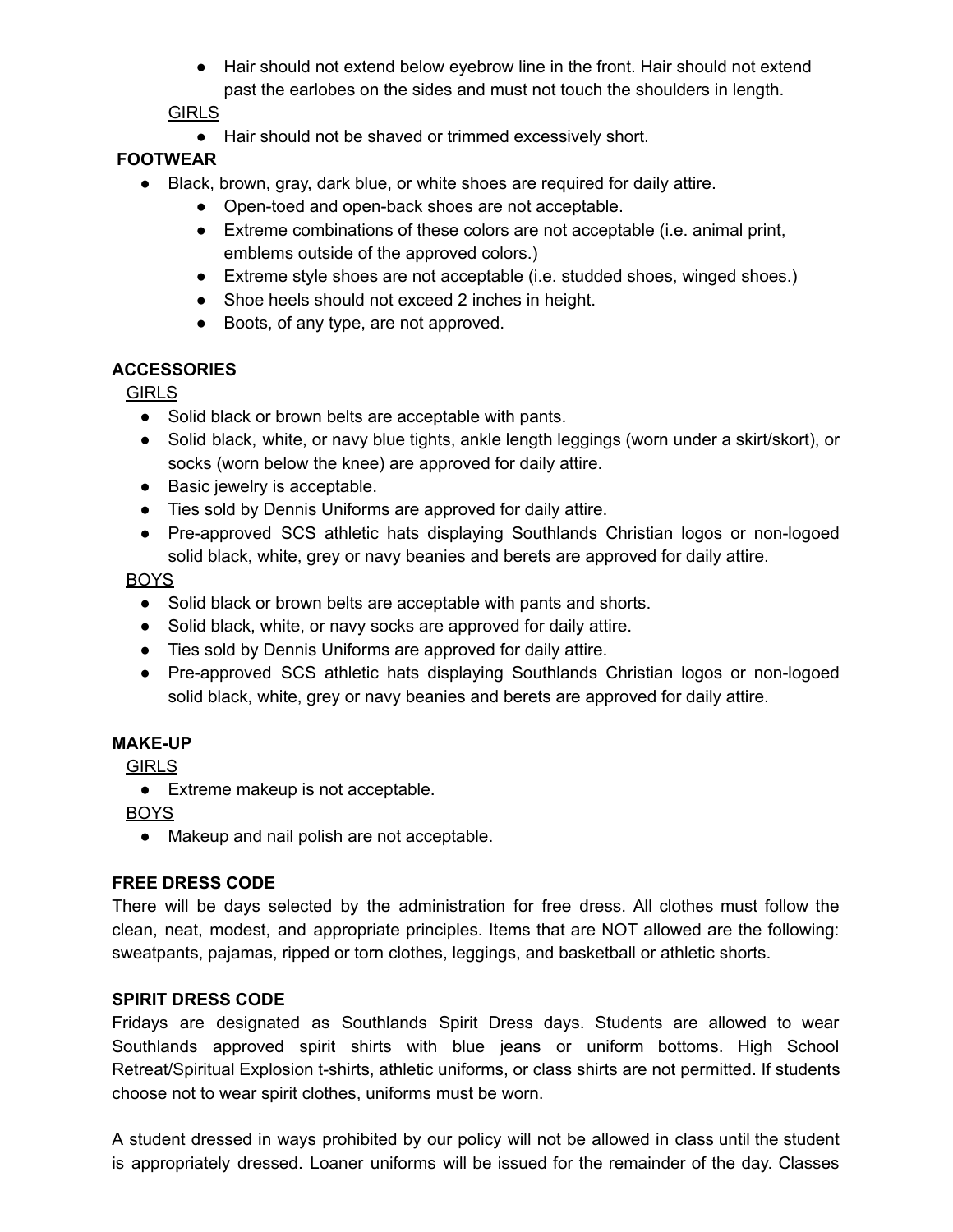missed as a result of dress code violations will be considered unexcused absences. In addition, repeat violations of the dress code will result in disciplinary consequences.

# **CELL PHONES & ELECTRONIC DEVICES**

Students are allowed to carry cell phones and other electronic devices on campus. However, cell phones must be **turned off** by 7:50 a.m. and not turned on again until dismissal time, with the exception of lunch and passing periods. If a student is caught using a cell phone during class time, it will be taken away from them and stored in the school administrative office. Refusal to turn the device over will result in further disciplinary action. Laptop usage in the classroom is authorized only by the teacher.

## **CELL PHONES**

- 1. First offense: Students may pick up their electronic device after school. A discipline referral will be issued as a warning.
- 2. Second offense: Students may pick up their electronic device after school. A discipline referral will be issued and detention will also apply.
- 3. Third offense: A parent/guardian may pick up their electronic device after school. A discipline referral will be issued and detention will also apply. At this point, the student will no longer be allowed to carry the device on campus during school hours, regardless of what device was taken on the first or second offense. The student is allowed to keep it in the locker for after school use.
- 4. Fourth offense: A discipline referral will be issued and detention will also apply. The school will keep the student's device until the end of the semester. Students may pick up their electronic device upon dismissal of the last day of the semester.

# **ENGLISH ONLY POLICY**

All students attending SCS are expected to speak English only from 7:50 am to 3:05 pm. This includes all classes, passing periods, and break time. Lunch period is the time when students are allowed to speak his/her native language.

In the event a student does not speak English, an "English Only" referral will be filled out by a faculty or staff member. Once the student is made aware of the referral, he/she may go to the administration office to receive a conversation slip to avoid participation deductions in a class. If the student does not choose to take and complete the conversation slip, participation points will be deducted from a class grade.

# **EXTRACURRICULAR ACTIVITIES**

## **AFTER-SCHOOL ACTIVITIES**

A variety of after-school activities are offered. Faculty supervision is provided for school sponsored after-school activities.

## **AFTER-SCHOOL ATHLETICS**

The High School is a member of the California Interscholastic Federation (CIF) Southern Section. Students are welcome to participate in the following varsity sports: boys' and girls'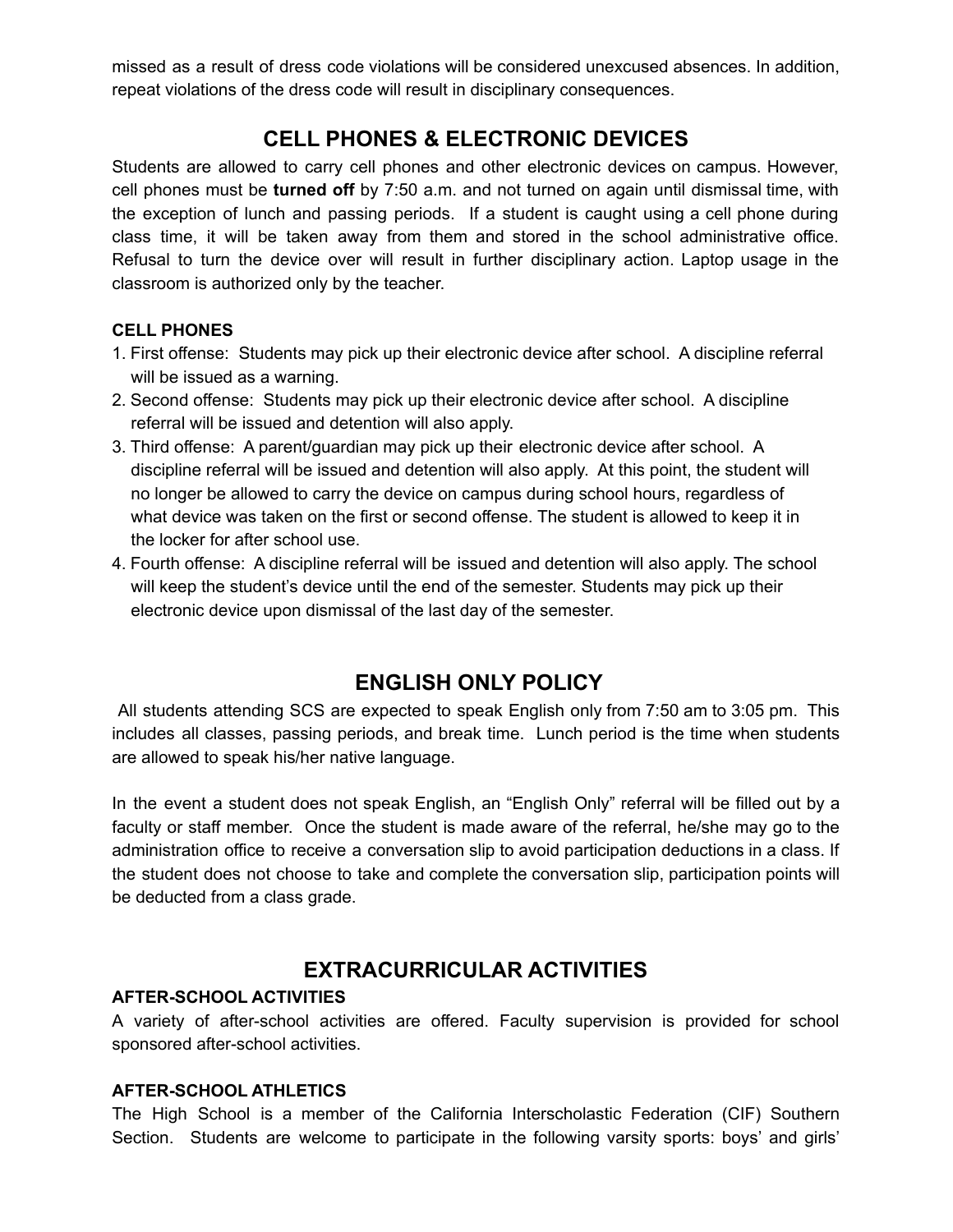basketball, soccer, and cross country, as well as girls' softball, and volleyball and boys' baseball, and football. Sports fees apply.

## **LEADERSHIP ON CAMPUS**

Southlands has a very active High School Student Associated Student Body (ASB) and Link Crew which are selected by faculty and peers. A chapter of the National Honor Society (NHS) is an organization that students participate in on campus. These student leadership groups play a vital role in developing young leaders at SCS.

## **DANCES AND STUDENT ACTIVITIES**

Faculty supervision is provided for all school sponsored dances. There are specific guidelines for students and guests. All guests must be pre-approved by administration.

# **FINANCIAL POLICIES – US STUDENTS**

## **ADMISSION FEE**

Each application is reviewed on an individual basis. Formal admission to SCS will be granted to those students who are able to benefit most strongly from a Christian education. All new students will be charged a non-refundable application processing fee.

## **REGISTRATION FEE**

All students are required to pay a non-refundable registration fee upon enrollment each year. A student is not deemed enrolled until the full registration fee has been received.

## **FACILITIES FEE**

Each year an annual, non-refundable fee per family is collected to pay for the maintenance and improvement of our school and campus facilities. As a courtesy, the facilities fee can be paid as a part of your payment plan.

## **ANNUAL PAYMENT**

Full annual tuition payment is due on or before August  $1<sup>st</sup>$  in order to receive the discount as outlined on the Financial Rate Sheet.

## **10 MONTH PAYMENT PLAN**

10-Month Payment Plan: August  $1<sup>st</sup>$  through May  $1<sup>st</sup>$  of the following year

Tuition fees are based on an annual tuition, which is divided into ten (10) months respectively. Tuition fees are due and payable on the  $1<sup>st</sup>$  of the month in the amount as outlined on the Tuition & Fees Schedule. Tuition is considered late if not paid by the 2nd of the month. After that time, a late fee will be added as outlined in the late fee policy.

10-Month or Annual: first tuition payment is due on or before August 1<sup>st</sup>.

## **ENHANCED LEARNING PROGRAM**

The English Learning Program (ELP) consists of a personalized learning track to meet the needs of English learners. This includes smaller class sizes to enhance teacher/student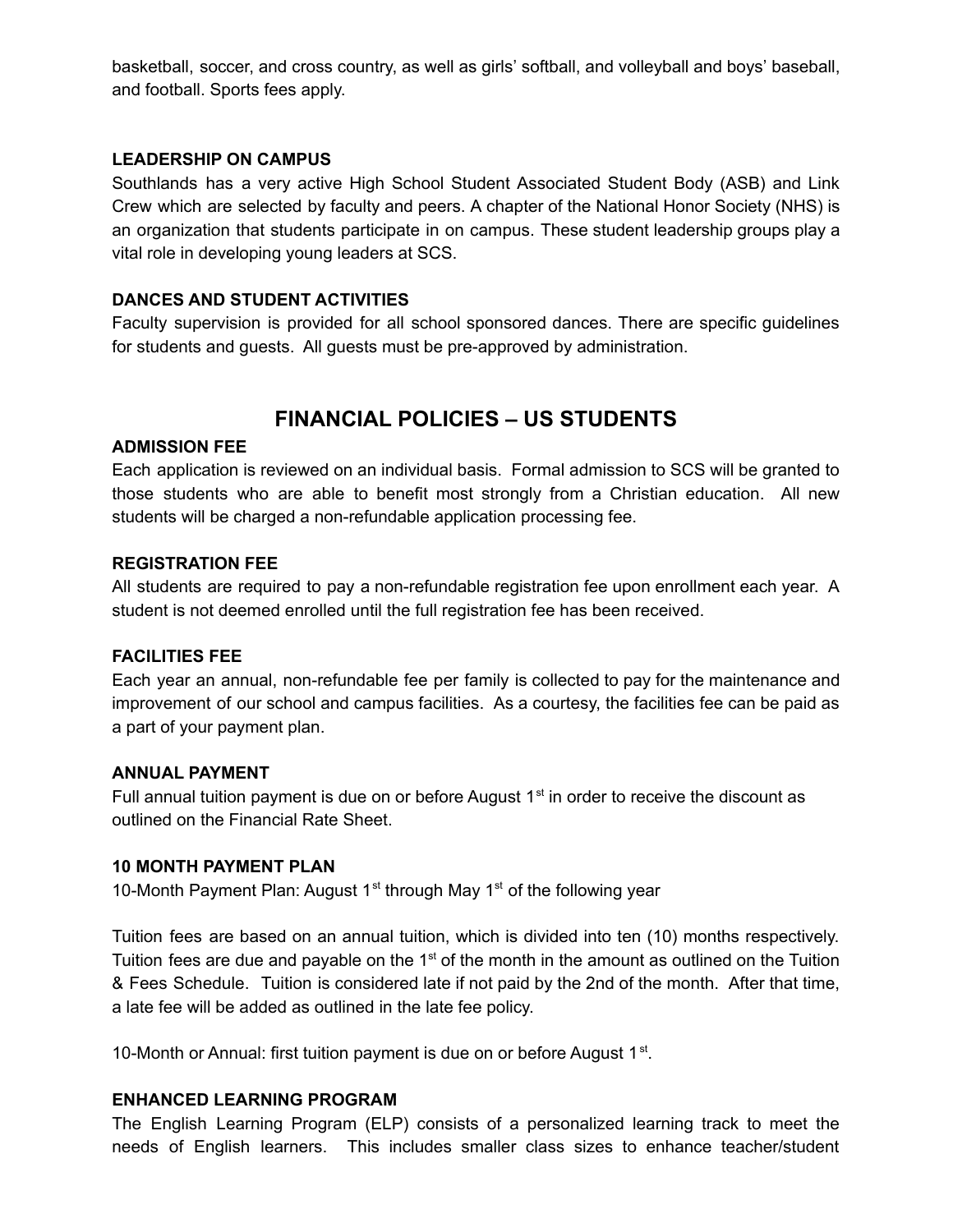interaction and specialized credentialed instructors. Testing will be administered to students with potential English learning needs. Any student who is determined by the administration to benefit from this track will be required to enroll in the ELP. The annual ELP fees are listed on the Tuition and Fees Schedule.

# **PAST DUE ACCOUNTS**

The school does not allow accounts to fall more than 30 days past due. In such cases, students are not considered enrolled. Parents will be notified of delinquent accounts and students' classes will be suspended.

## **LATE FEE**

A late fee of \$35.00 per student per month will be assessed for tuition and/or extended care payment(s) received after the 2nd of any month.

We accept payment in the form of cash, check, money order or credit card (Visa, MasterCard, Discover, and American Express only). Checks should be made payable to Southlands Christian Schools. All balance inquiries or other account questions may be directed to Accounts Receivable.

Monthly billing statements will not be sent out. It is the responsibility of each individual family to have their payment in the office by the due date.

## **RETURNED CHECKS**

A \$35.00 fee will be charged for checks returned by the bank for any reason. Any checks returned by the bank after the 10th of the month will also be assessed the late fee, as described above, in addition to the \$35.00 returned check fee. After your check is returned, you may be asked to submit payment by cash or money order.

## **REFUND AND WITHDRAWAL POLICIES**

1. The application and registration fees are non-refundable. The only exception is when an applicant is denied admission by the school. In this case, the registration fee will be refunded, less a withdrawal/processing fee of \$75.00. Registration requirements are included with the application.

- 2. Extended care is not prorated and is non-refundable.
- 3. For tuition, attendance of any portion of the month will require full tuition for that month.
- 4. Refund for payment made on the annual tuition plan will be figured as follows:
	- a. Tuition will be refigured on the non-discounted amount and calculated from the first of the month after the dated withdrawal notice.
	- b. Any fees owed to the school will be deducted from the refund.
	- c. Parent must submit a written Withdrawal Form with updated contact information.
	- d. Please allow two weeks to process refund.
	- e. No refunds for tuition or fees will be given to International students.

## **MISCELLANEOUS FEES**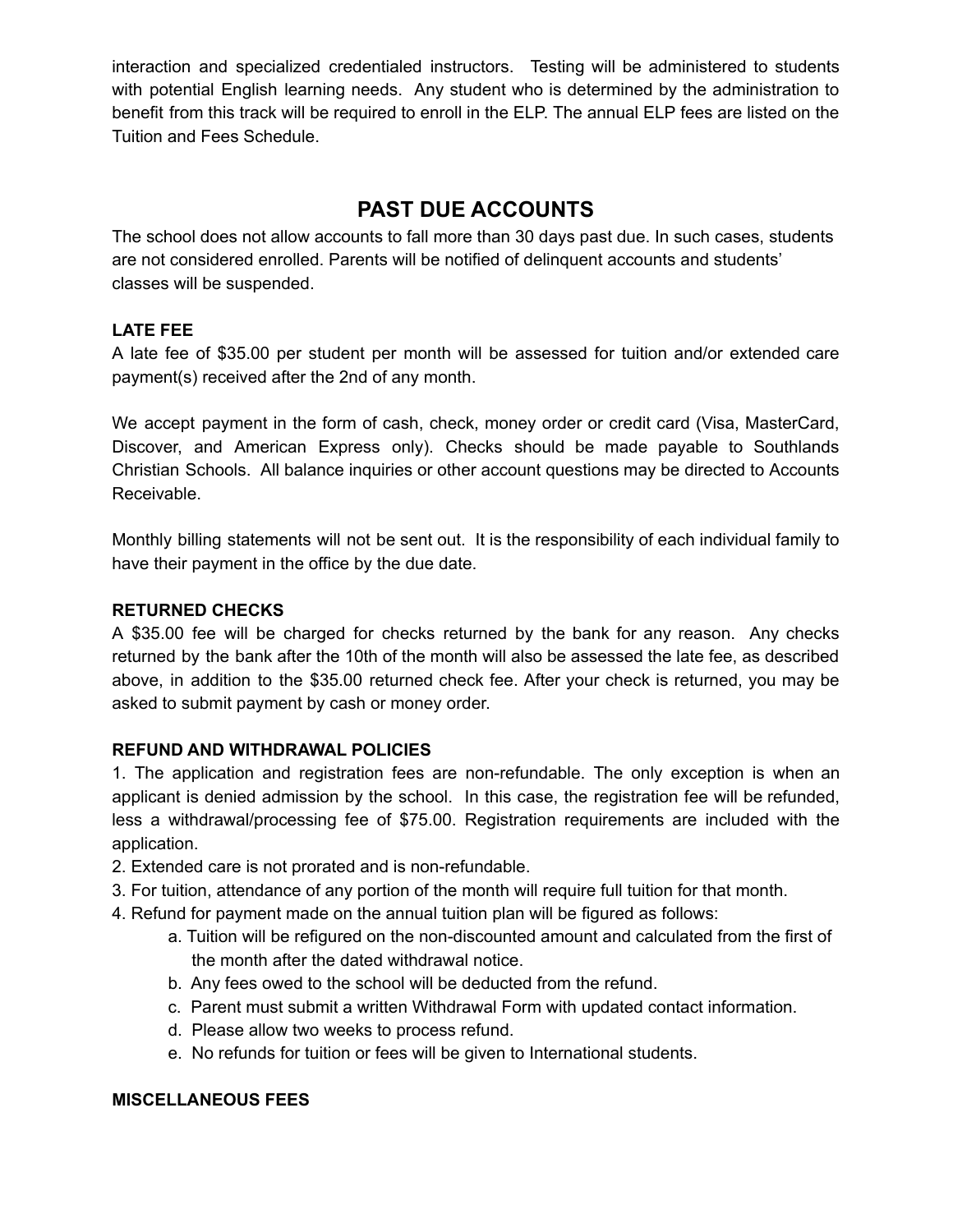Students may be responsible for other costs related to participation in certain activities (e.g. field trips, special activities or events) or the purchase of specific products or materials. The school only charges students at cost and makes no profit from these fees.

## **FINANCIAL AID**

Every year the School Board sets aside funds for the purpose of assisting families whose personal resources cannot meet the full cost of an SCS education. Applications are considered based on financial need, family support, Christian character, and academic standing. It is the goal of SCS that no deserving child be excluded due to financial considerations.

SCS utilizes the services of FACTS Grant & Aid Assessment to assist in determining and evaluating need. The information provided to FACTS is confidential and released only to the school board. The school board then reviews their recommendation and awards are made in utmost confidence. Financial Aid applications may be obtained in the school office or you may submit your application online at www.factstuitionaid.com.

# **FINANCIAL POLICIES – INTERNATIONAL STUDENTS**

## **ADMISSIONS FEE**

Each application is reviewed on an individual basis. Formal admission to SCS will be granted to those students who are able to benefit most strongly from Christian education. All new students will be charged a non-refundable application processing fee.

## **REGISTRATION FEE**

All students are required to pay a non-refundable registration fee upon enrollment each year.

## **ANNUAL PAYMENT**

Full annual tuition payment is due before the start of school. Students are not considered enrolled at SCS until all fees have been paid and all documents have been completed and turned in. Tuition and fees are non-refundable.

## **REFUND POLICY**

All fees are non-refundable.

## **MISCELLANEOUS FEES**

Students may be responsible for other costs related to participation in certain activities (e.g. field trips, special activities or events) or the purchase of specific products or materials. The school only charges students at cost and makes no profit from these fees.

# **GENERAL INFORMATION**

## **COMMUNICATION**

## **● School website**

The school website, www.southlandscs.com contains important information, announcements and resources for families.

## **● Mailers**

The school administration will periodically mail home school updates, grades,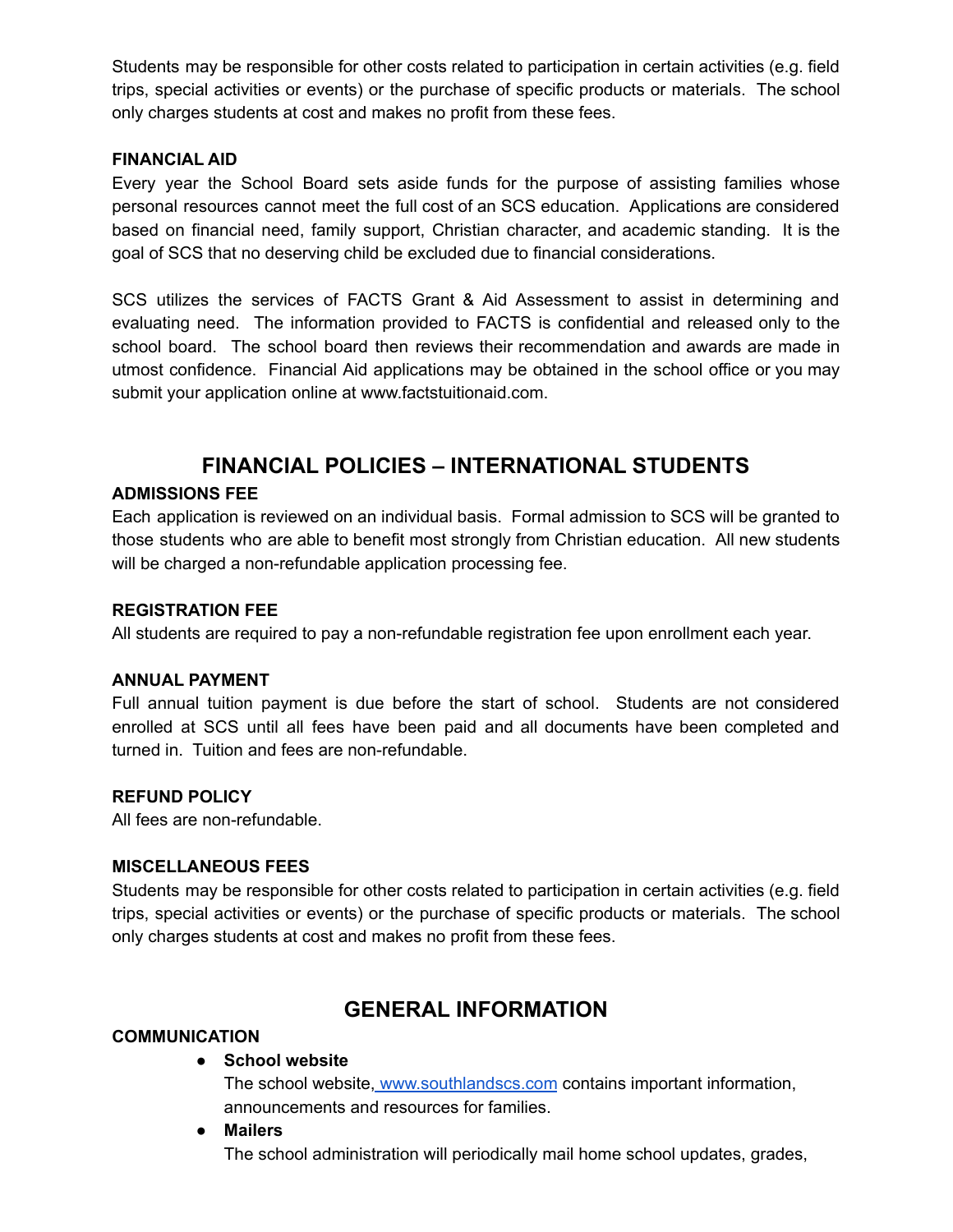disciplinary referrals and other information pertaining to students.

● **Social Media**

Information and updates are also available through various social media outlets, such as: facebook, twitter, instagram, and the Southlands blog.

**●** Homework assignments, grades, and other information can be accessed online through Schoology. Parents and students also have the availability to communicate with teachers through this online system.

## **HOURS OF OPERATION**

The school office is open from 7:30 am to 4:00 Monday through Friday.

## **REGULAR SCHOOL HOURS**

The school hours are from 7:50 am to 2:40 pm.

## **NOON DISMISSAL**

Noon Dismissal Days will be held periodically throughout the year. Please refer to the online school calendar for these dates.

## **LOST AND FOUND**

The school maintains a Lost and Found. Unclaimed and unmarked items are kept for approximately one month and then are sent to missions. Please mark all items such as clothing, lunch containers, textbooks, & binders etc. so that they may be returned when found.

## **SCHOOL SAFETY**

Every attempt is made to create a safe campus, to be aware of all accidents and to immediately report to the parents any accident of a serious nature. Security guards are posted on campus from 7:30 am - 6:30 pm. Please report school accidents immediately to school personnel.

## **CAMPUS VISITORS**

When visiting the campus during school hours, all guests are required to check in at the school office to sign in and pick up a visitor/guest badge. All on-campus volunteers must have a background check performed via live scan in order to serve on campus. Information is available in the school office.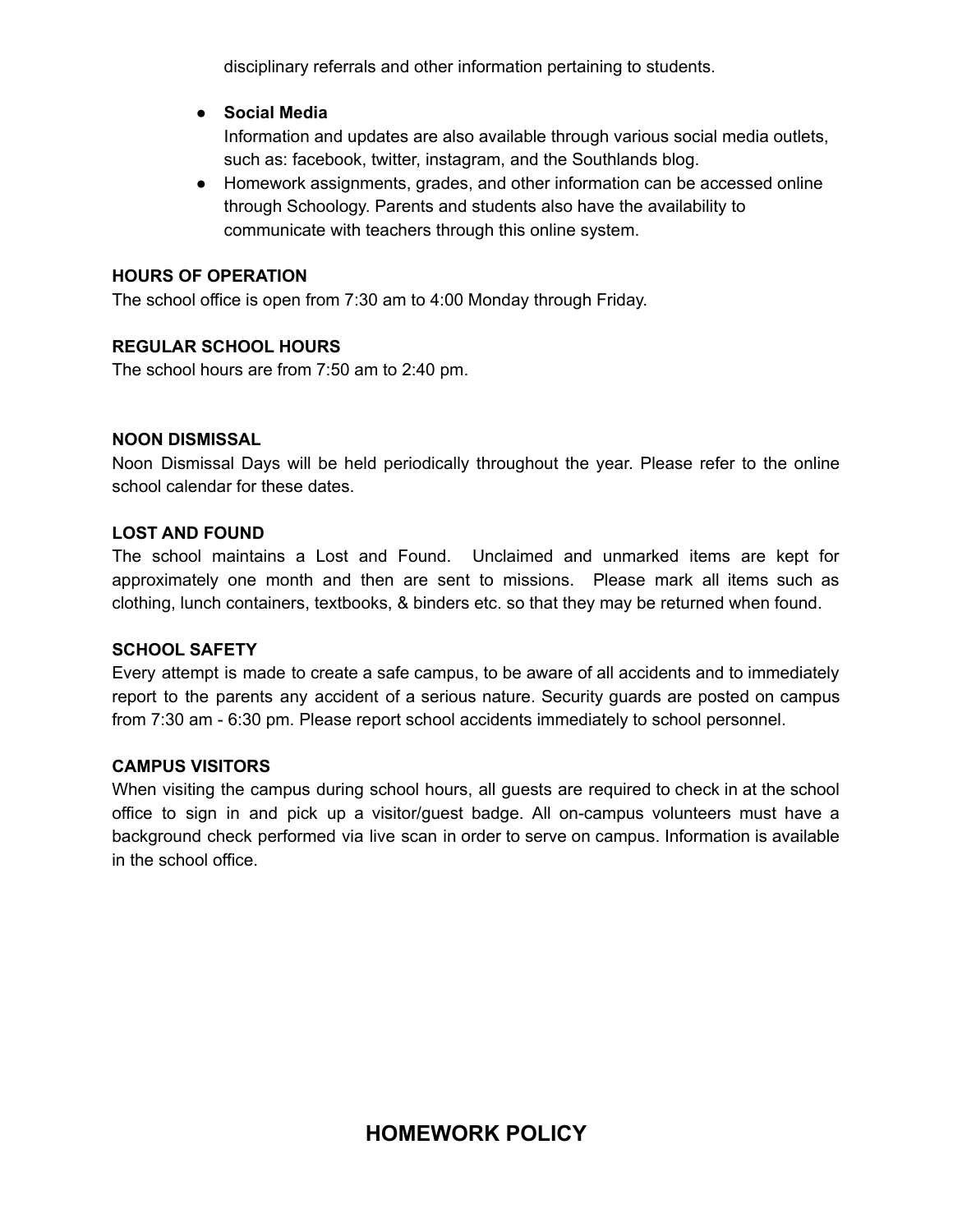Homework will be assigned as it contributes to academic growth and self-discipline. Students must do their own homework. Failure to complete assigned homework will result in disciplinary action.

## **Homework serves a number of vital purposes:**

1. It helps parents to be aware of current school goals and objectives.

- 2. It involves the parents in the educational process.
- 3. It provides an opportunity for additional practice that increases retention.
- 4. It develops individual responsibility.
- 5. It encourages continuous ongoing, lifelong learning.

## **Homework is most often given in order to:**

- 1. Check students' understanding of concepts taught
- 2. Provide independent practice for mastery of the concepts taught
- 3. Allow students to finish longer assignments
- 4. Allow opportunity for extensive research
- 5. Develop independence in problem solving

## **MEDICATION**

No prescription and/or non-prescription medications will be administered without written approval and instruction from the child's parents in accordance with label directions and written instructions of the child's physician. Should your child need to be given any type of medication during the time he/she is in school, the following steps must be completed:

- 1. All medication must be stored in the school office. Students are not permitted to carry medications with them or administer medications to themselves.
- 2. Expiration dates listed on the containers must be current.
- 3. The parent must fill out an Authorization to Administer Medication/Release Form available through the school office. Medications will not be given without this form.
- 4. Any medication that hasn't been picked up by the last day of school will be discarded.

## **LUNCH**

## **LUNCH PROGRAM**

Lunches are prepared each day by a subcontractor and are served in a cafeteria atmosphere. Lunches are designed to be healthy, delicious, and present a variety of choices for the students. Lunch cards are available for purchase from the school cafeteria. Note: Menu is subject to change without notice. Parents/guardians are welcomed to drop off lunches for their student. Students or parents/guardians are not allowed to order food from an outside source and have it delivered to the campus.

## **SNACKS**

Students are encouraged to bring a snack for mid-morning and a snack for after school, especially for those students who stay after school for extracurricular activities.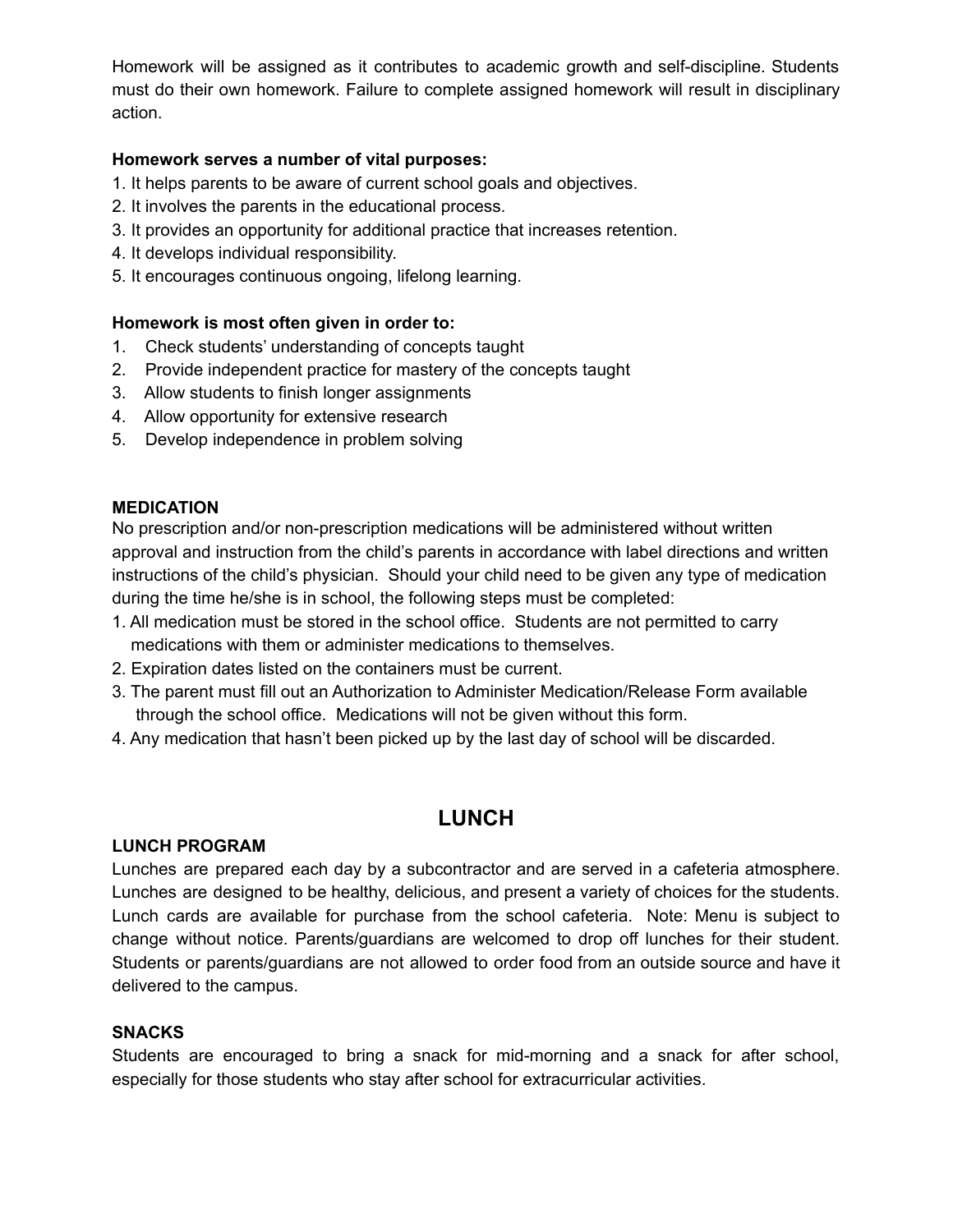# **PERMISSION FOR USE OF LIKENESS**

Photographs, slides, film and other visuals of students, faculty, staff and administration are taken on campus and at SCS activities throughout the year. Some of these are subsequently published in school publications, social media and promotional materials for the school. By signing the Parent Agreement section in the Admissions Application students and parents give permission for these likenesses and names to be used in this manner.

# **REPORT CARDS AND PROGRESS REPORTS**

Powerschool provides ongoing access to student progress. In addition, progress reports are emailed to keep parents informed of the students' progress. This enables parents to encourage their students to continue to do well, and/or make the necessary adjustments if they are falling behind in their grades or behavior. Progress reports are sent home quarterly.

# **TEXTBOOKS, SUPPLIES & LOCKERS**

## **TEXTBOOKS**

Southlands families will have the opportunity to purchase books before the start of the semester. Information on ordering will be issued during the summer.

## **LOCKER POLICY**

Students at SCS are given the privilege of using a locker to store books, sports gear, and personal belongings during the school year. The school requires that lockers remain locked at all times and are only unlocked when students need to store or retrieve items. This policy is meant for the protection of student property, however the school is not held liable if items are misplaced and/or damaged.

REMINDER: Students should not share their personal locker combinations.

## **GRAFFITI AND DAMAGES**

Disciplinary action will be given to students who misuse school lockers. These offenses include but are not limited to graffiti, scratches, dents, and other damages made to school lockers. Parents/Guardians are responsible for the full extent of any and all damages and restitutions. Regular locker sweeps will take place throughout the school year to ensure appropriate usage.

- 1. First offense—Suspension
- 2. Additional offense—Disciplinary action determined by administration

# **POLICY ON CHILD ABUSE**

The faculty and staff of Southlands Christian Schools are required under the California Abuse Reporting Law to report any reasonable suspicion of child abuse to the Los Angeles County Child Protective Services. Failure to do so by a member of the faculty or staff is guilty of a misdemeanor punishable by up to six months in jail or by a \$1,000 fine or both, a fine and imprisonment. (PENAL CODE 11166)

The definition of Child Abuse by the state of California is as follows: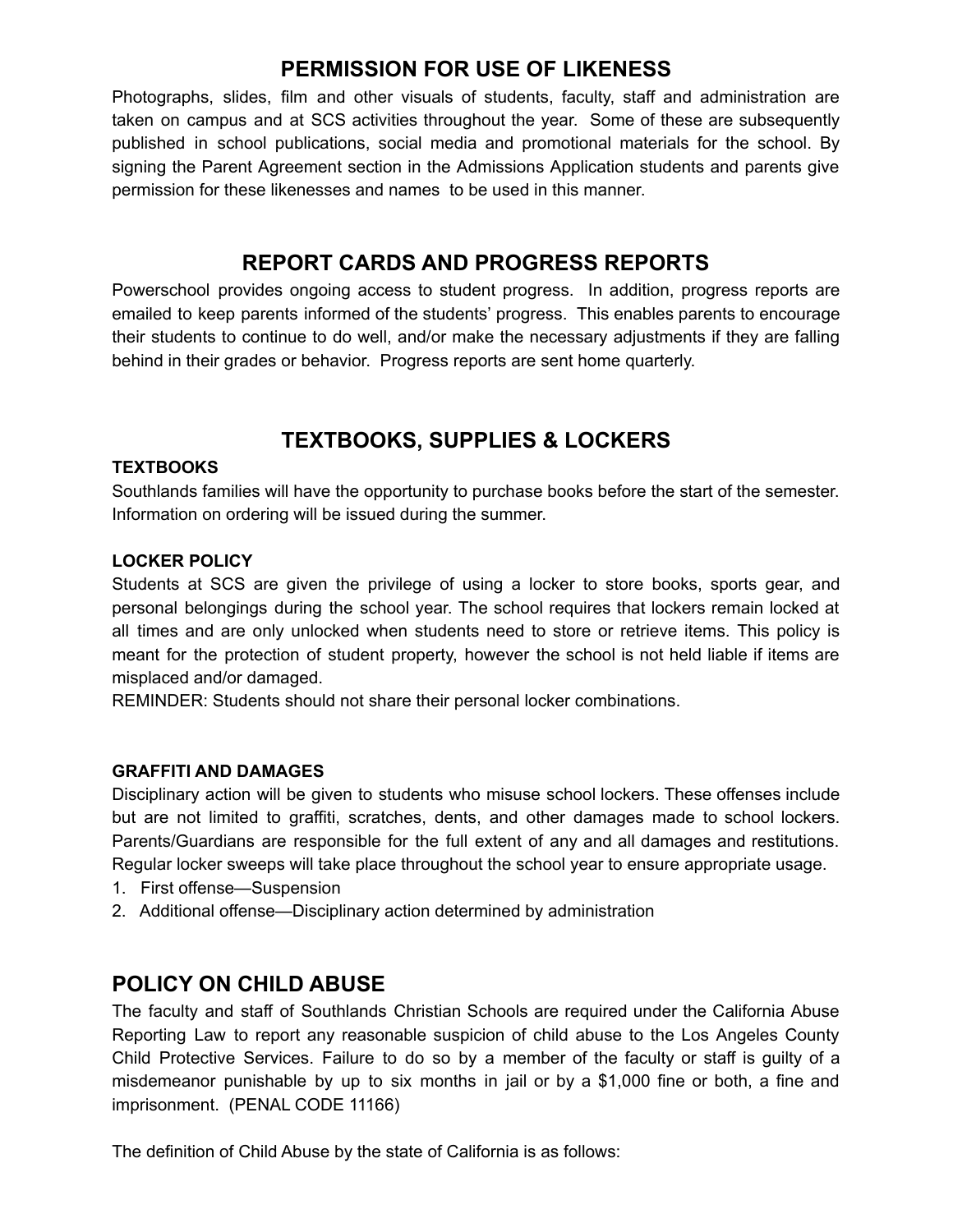- Physical abuse, unlawful corporal punishment or injury
- General and severe neglect
- Sexual abuse; sexual assault; exploitation
- Willful harming or endangering a child; emotional maltreatment

For further information, please visit the following website provided by the state of California:

## http://www.cdss.ca.gov/